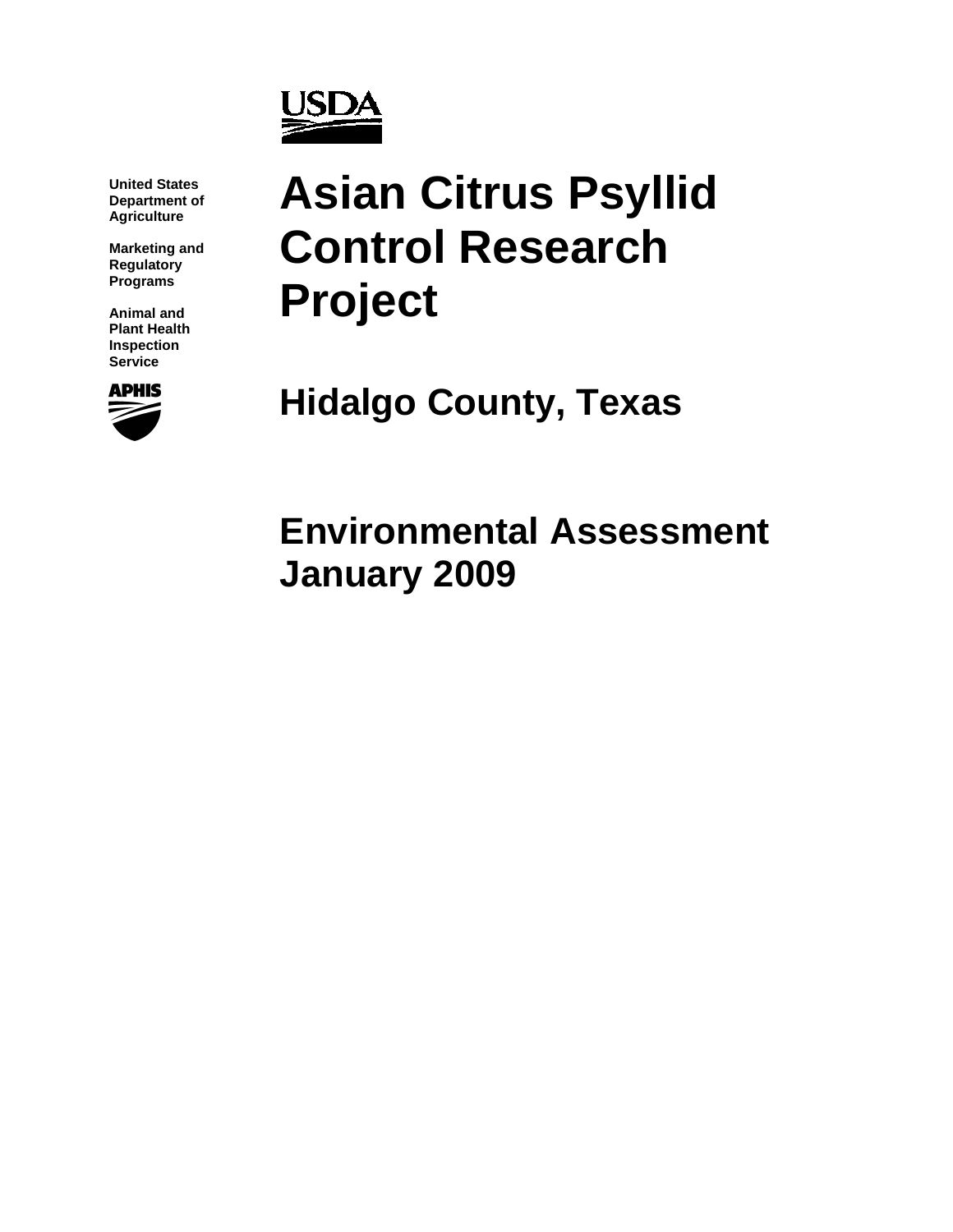**United States Department of Agriculture** 

**Marketing and Regulatory Programs** 

**Animal and Plant Health Inspection Service** 



## **Asian Citrus Psyllid Control Research Project**

**Hidalgo County, Texas** 

### **Environmental Assessment January 2009**

#### **Agency Contact:**

Stephen Poe Senior Operations Officer Emergency and Domestic Programs Plant Protection and Quarantine Animal and Plant Health Inspection Service U.S. Department of Agriculture 4700 River Road, Unit 134 Riverdale, MD 20737

The U.S. Department of Agriculture (USDA) prohibits discrimination in all its programs and activities on the basis of race, color, national origin, sex, religion, age, disability, political beliefs, sexual orientation, or marital or family status. (Not all prohibited bases apply to all programs.) Persons with disabilities who require alternative means for communication of program information (Braille, large print, audiotape, etc.) should contact USDA'S TARGET Center at (202) 720–2600 (voice and TDD).

\_\_\_\_\_\_\_\_\_\_\_\_\_\_\_\_\_\_\_\_\_\_\_\_\_\_\_\_\_\_\_\_\_\_\_\_\_\_\_\_\_\_\_\_\_\_\_\_\_\_\_\_\_\_\_\_\_\_

To file a complaint of discrimination, write USDA, Director, Office of Civil Rights, Room 326–W, Whitten Building, 1400 Independence Avenue, SW, Washington, DC 20250–9410 or call (202) 720–5964 (voice and TDD). USDA is an equal opportunity provider and employer.

Mention of companies or commercial products in this report does not imply recommendation or endorsement by the U.S. Department of Agriculture over others not mentioned. USDA neither guarantees nor warrants the standard of any product mentioned. Product names are mentioned solely to report factually on available data and to provide specific information.

\_\_\_\_\_\_\_\_\_\_\_\_\_\_\_\_\_\_\_\_\_\_\_\_\_\_\_\_\_\_\_\_\_\_\_\_\_\_\_\_\_\_\_\_\_\_\_\_\_\_\_\_\_\_\_\_\_\_

\_\_\_\_\_\_\_\_\_\_\_\_\_\_\_\_\_\_\_\_\_\_\_\_\_\_\_\_\_\_\_\_\_\_\_\_\_\_\_\_\_\_\_\_\_\_\_\_\_\_\_\_\_\_\_\_\_\_ This publication reports research involving pesticides. All uses of pesticides must be registered by appropriate State and/or Federal agencies before they can be recommended.

\_\_\_\_\_\_\_\_\_\_\_\_\_\_\_\_\_\_\_\_\_\_\_\_\_\_\_\_\_\_\_\_\_\_\_\_\_\_\_\_\_\_\_\_\_\_\_\_\_\_\_\_\_\_\_\_\_\_

CAUTION: Pesticides can be injurious to humans, domestic animals, desirable plants, and fish or other wildlife—if they are not handled or applied properly. Use all pesticides selectively and carefully. Follow recommended practices for the disposal of surplus pesticides and pesticide containers.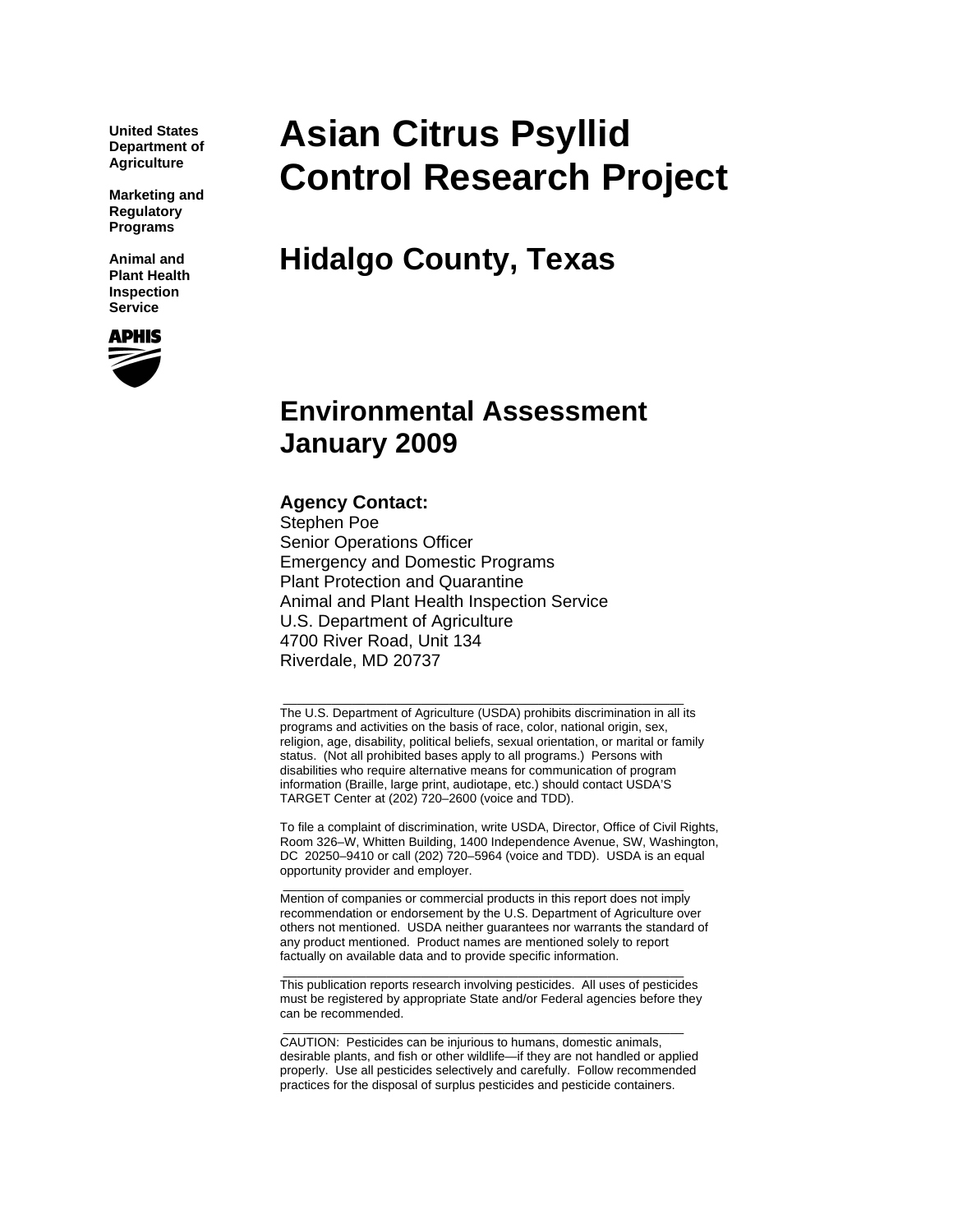### **Table of Contents**

| V. Agencies, Organizations, and Individuals Consulted  24 |  |
|-----------------------------------------------------------|--|
|                                                           |  |
|                                                           |  |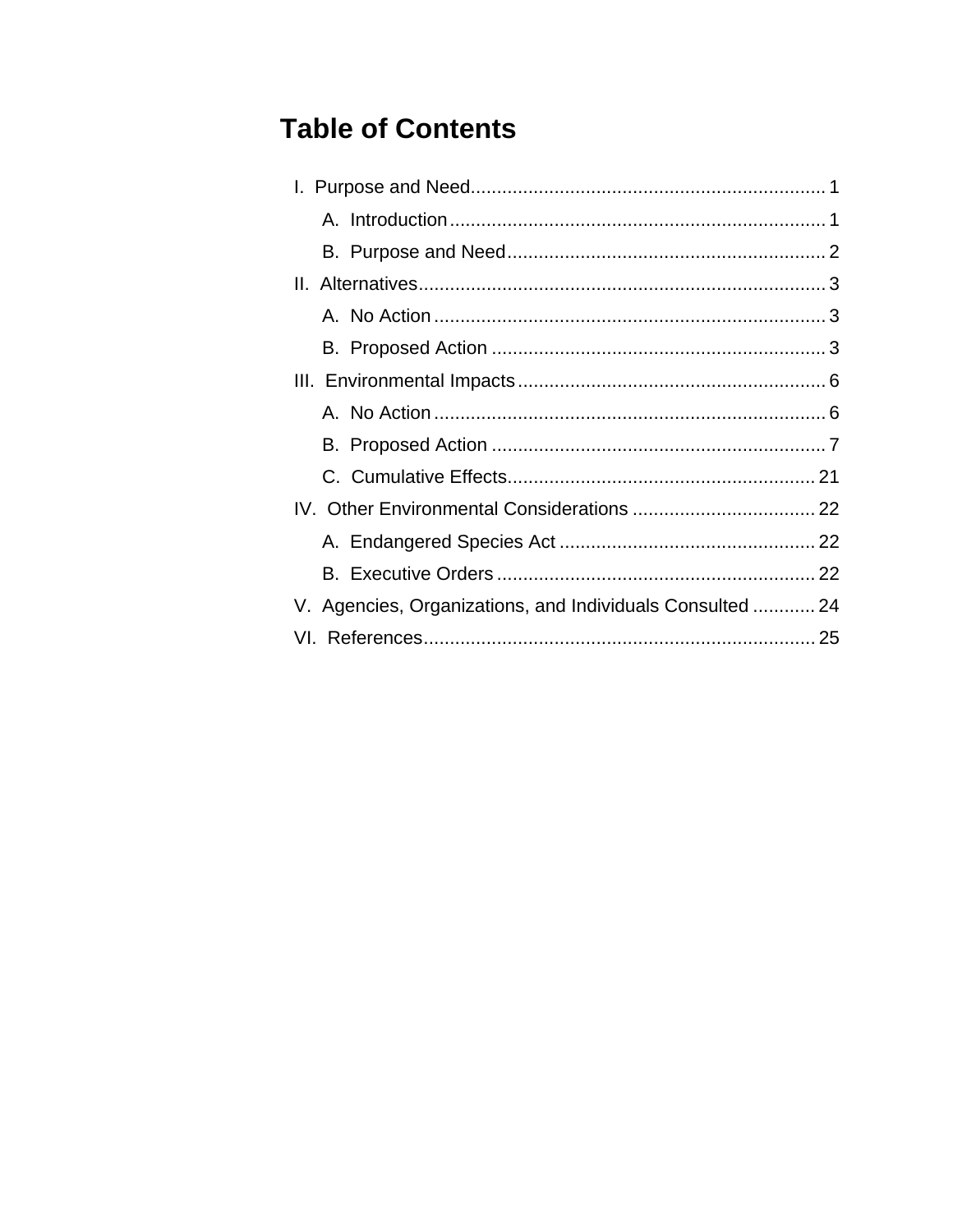### **I. Purpose and Need**

#### **A. Introduction**

Asian citrus psyllid (ACP) (*Diaphorina citri* Kuwayama*)* can cause economic damage to citrus in groves and nurseries by direct feeding. Both adults and nymphs feed on young foliage, depleting the sap and causing galling or curling of leaves. High populations feeding on a citrus shoot can kill the growing tip.

ACP serves as a vector of an uncultured *α-Proteobacteria*, "*Candidatus*  Liberobacter asiaticum," which causes citrus greening disease (CG). CG, also known as huanglongbing or HLB, is considered to be one of the most serious citrus diseases in the world. CG attacks the vascular system of host plants. The bacteria present no threat to humans or animals. The bacteria are phloem-limited and cause yellow shoots, blotchy mottling and chlorosis, reduced foliage, and tip dieback of citrus plants. CG greatly reduces production, destroys the economic value of the fruit, and can kill trees. Once infected, there is no cure for a tree with CG. In areas of the world where CG is endemic, citrus trees decline and die within a few years and may never produce usable fruit.

Within the United States, ACP is currently present in Alabama, California, Florida, Georgia, Guam, Hawaii, Louisiana, Mississippi, South Carolina, Puerto Rico, and Texas. CG was first detected in the United States in Miami-Dade County, Florida in 2005 and is only known to be present in Florida and Louisiana.

The U.S. Department of Agriculture (USDA), Animal and Plant Health Inspection Service (APHIS) has undertaken measures to control the artificial spread<sup>1</sup> of ACP and CG to noninfested areas of the United States since its introduction in 2005. APHIS has issued numerous Federal Orders<sup>2</sup> designating quarantined areas and has imposed moving restrictions, including the requirement of chemical treatments, when CG and ACP host plant and plant material are moved interstate from quarantined areas.

APHIS, in cooperation with Texas A&M University – Kingsville Citrus Center (TAMU-KCC), is proposing to implement an ACP control research project in citrus groves and residential properties within Hidalgo County, Texas. The objective of the study is to demonstrate that ACP populations may be controlled in a coordinated fashion and at a regional level in

 $\overline{a}$ 

<sup>&</sup>lt;sup>1</sup> Humans moving CG or ACP host plant material have been responsible for the long-distance spread of CG and ACP; this is often referred to as "artificial" spread.<br><sup>2</sup> To view Federal Orders pertaining to controlling CG and ACP, go to

http://www.aphis.usda.gov/plant\_health/plant\_pest\_info/citrus\_greening/regs.shtml.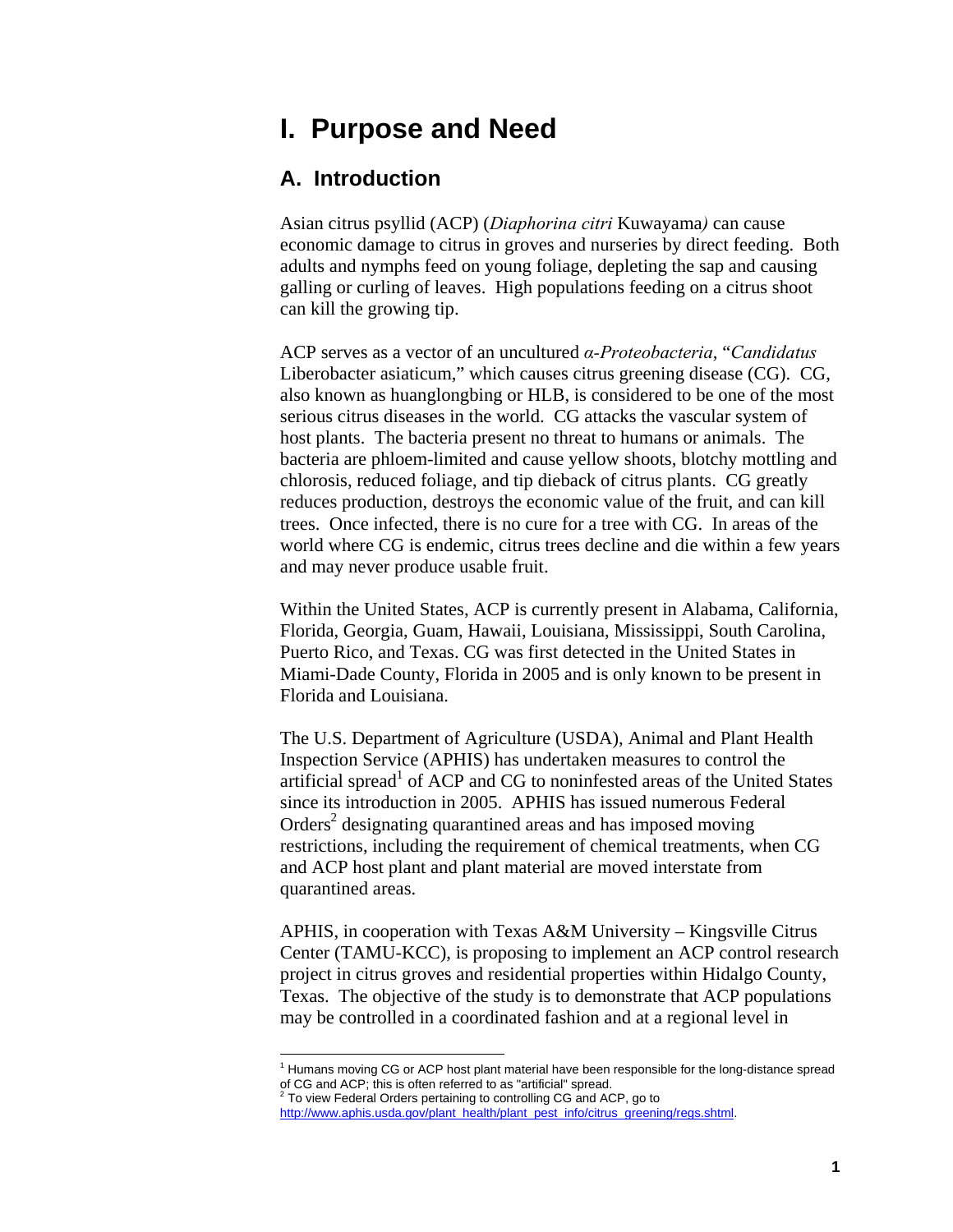managed and abandoned citrus groves and residential properties, to lower the potential risk posed by CG. This environmental assessment (EA) analyzes the potential environmental impacts of the proposed research project and its alternatives.

#### **B. Purpose and Need**

APHIS is responsible for taking actions to exclude, prevent, eradicate, and/or control plant pests, such as ACP, under the Plant Protection Act (7 United States Code (U.S.C.) 7701 et seq.). When scientific data is limited, APHIS may at times conduct research in an attempt to further develop pest control methods.

The need for the proposed research project is to better understand how to manage ACP, the vector of CG, in a coordinated area-wide approach. The purpose of the project is to help protect the citrus industry, including the individual growers who comprise the base of that industry, by developing and providing sound ACP control strategies. The overall goal of the research would be to demonstrate that ACP populations may be satisfactorily controlled in a coordinated fashion at a regional level. This would include managed and abandoned citrus orchards, residential properties, and other non-commercial sites in order to lower the potential risk posed by CG. The research would attempt to:

- Implement site-specific treatment regimes for ACP control in commercial citrus and refine monitoring methods for ACP populations and infestations before and after treatment;
- In collaboration with homeowners, develop effective and acceptable control programs in residential citrus trees using approved bio-pesticides and registered chemicals;
- Continue to test the efficacy of different insecticide application methods comprising aerial application (fixed winged aircraft) and ground application (standard high volume and reduced volume);
- Monitor and document the effects of different ACP population control options on non-target arthropods, including beneficial and secondary pests species;
- Develop grower and public education programs and promote cooperation and commitment from all stakeholders for dealing with ACP and the threat of CG in Texas.

This EA will analyze the environmental impacts anticipated from implementation of the proposed research project. This EA has been prepared consistent with the National Environmental Policy Act of 1969 (NEPA) (42 U.S.C. 4321, et seq.) and APHIS' NEPA implementing procedures (7 CFR Part 372). APHIS provided a public comment period for this EA that ended on February 13, 2009. Comments were to be sent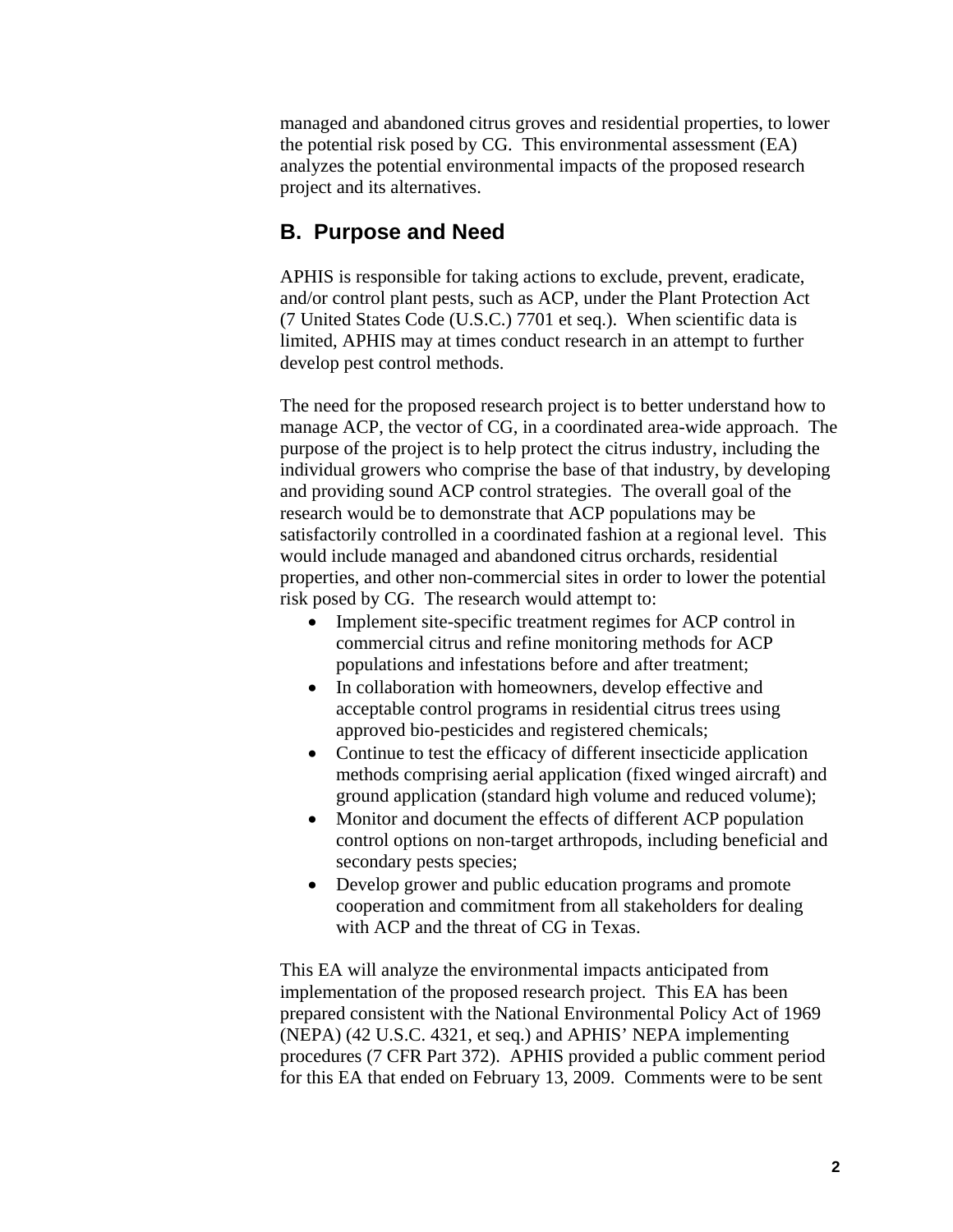to USDA/APHIS/PPQ Office, 320 North Main St. Suite 119, McAllen, Texas 78501 by February 12, 2009. No comments were received.

### **II. Alternatives**

APHIS has considered two alternatives in response to the need to better understand effective ACP control strategies: (1) no action and (2) the proposed action. Each alternative is described briefly in this section, and the potential environmental impacts of each are considered in the following section.

#### **A. No Action**

Under the no action alternative, APHIS would not conduct the control research project. If the proposed research project is not conducted, APHIS may need to implement ACP management programs without the best research available.

Hidalgo County is currently included in the October 1, 2008 Federal Order<sup>3</sup> for CG and ACP. Under this Federal Order, Hidalgo County is quarantined for ACP and therefore, any regulated articles<sup>4</sup> must be chemically treated or irradiated in order for them to be moved interstate. However, this Federal Order applies to nurseries and not citrus groves and residential properties. Citrus groves are not required to treat against ACP. However, growers independently conduct control actions against other citrus pests using different pesticides. While some citrus growers in Hidalgo County are beginning to voluntarily treat against ACP, others continue to apply pesticides primarily against other citrus pests such as citrus rust mites. Some of their pesticide applications may control ACP for short periods of time, but others may have little effect on ACP numbers. The lack of a coordinated approach may result in greater pesticide use and sporadic control.

#### **B. Proposed Action**

 $\overline{a}$ 

Under the proposed action alternative, APHIS would conduct an ACP control research project to better understand effective ACP control strategies. APHIS could utilize the results of the project to develop and implement sound ACP management practices and to minimize the risk of introducing CG in citrus groves and residential properties in Texas as well as throughout the United States.

 $3$  To view the October 1, 2008 Federal Order, go to

http://www.aphis.usda.gov/plant\_health/plant\_pest\_info/citrus\_greening/downloads/pdf\_files/federalor <u>der-10-1-08-san.pdf</u>.<br><sup>4</sup> As defined by the October 1, 2008 Federal Order, a regulated article includes all plants, budwood,

cuttings, or other fresh or live plant parts, except seed and fruit, of a select group of ACP hosts.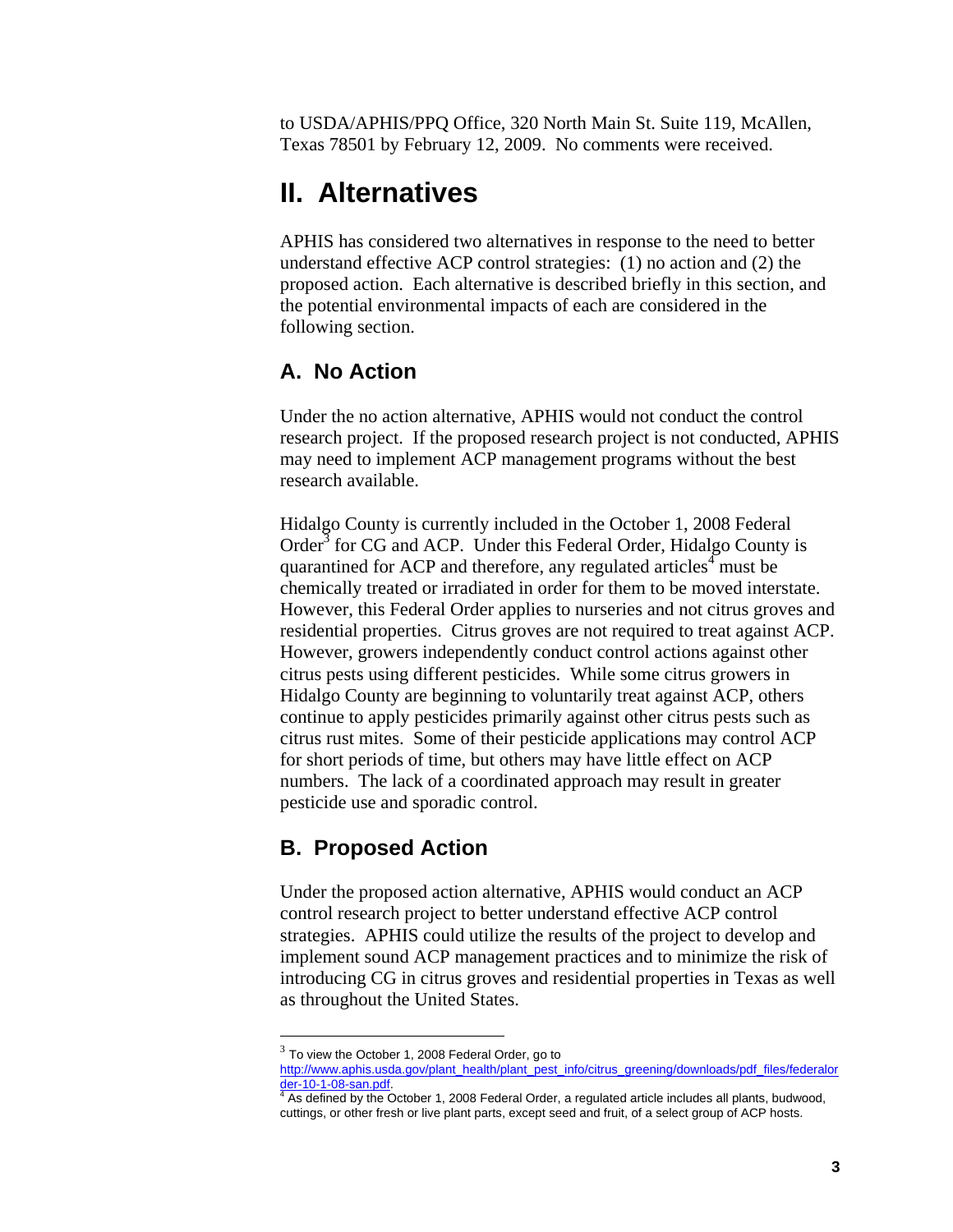APHIS, in cooperation with TAMU-KCC, would propose to citrus growers four treatment options to be applied on approximately 1,400 acres in Hidalgo, Texas. The 1,400 acres would lie within a 4,100 acre (13 square mile area) treatment plot outlined in red in Figure 1 (see following page).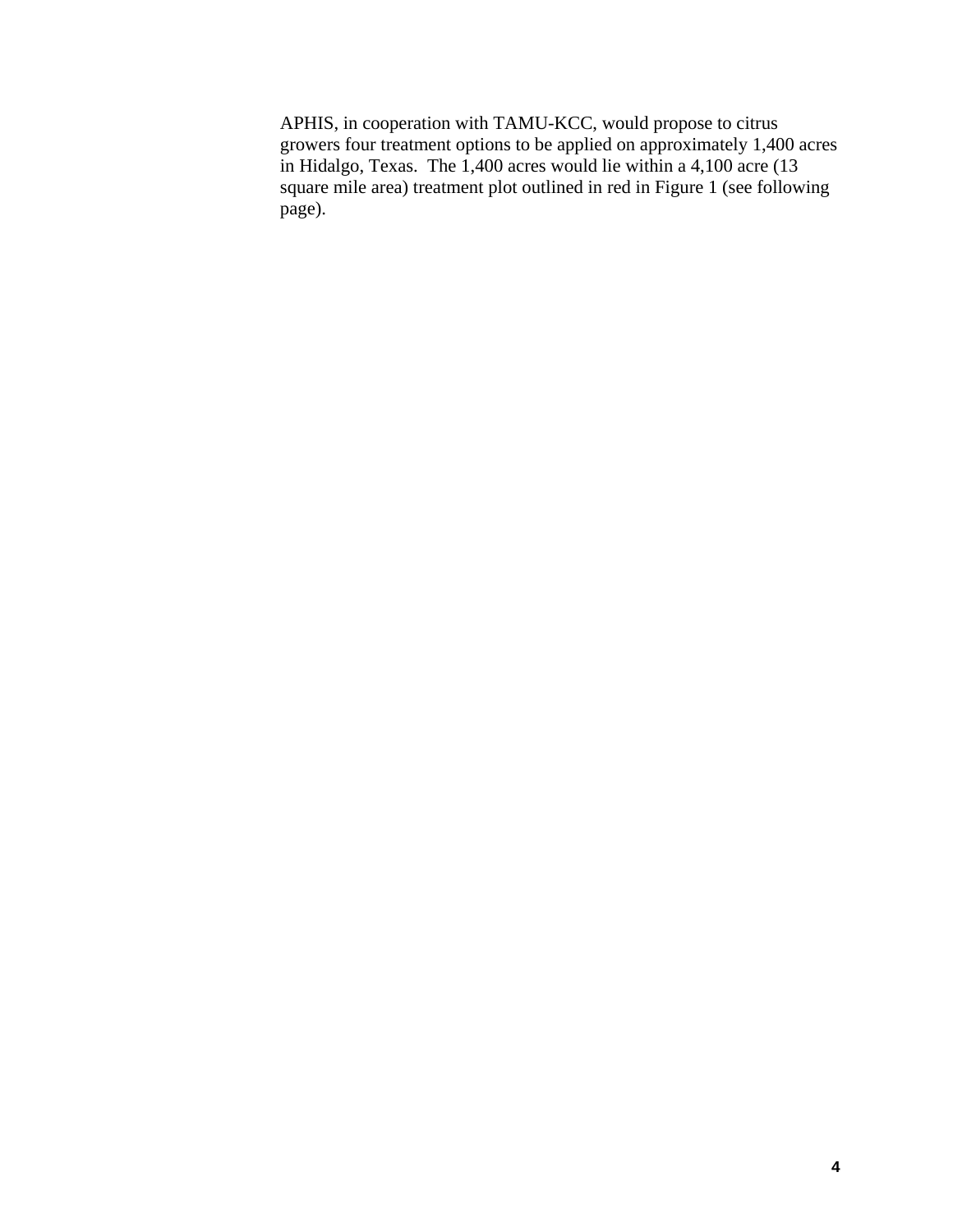#### **Figure 1. Proposed Treatment Plot in Hidalgo, Texas.**

The red outlined area indicates a 4,100 acre (13 square mile area) treatment plot. However, only approximately 1,400 acres within the red outlined area would be treated under the proposed action.

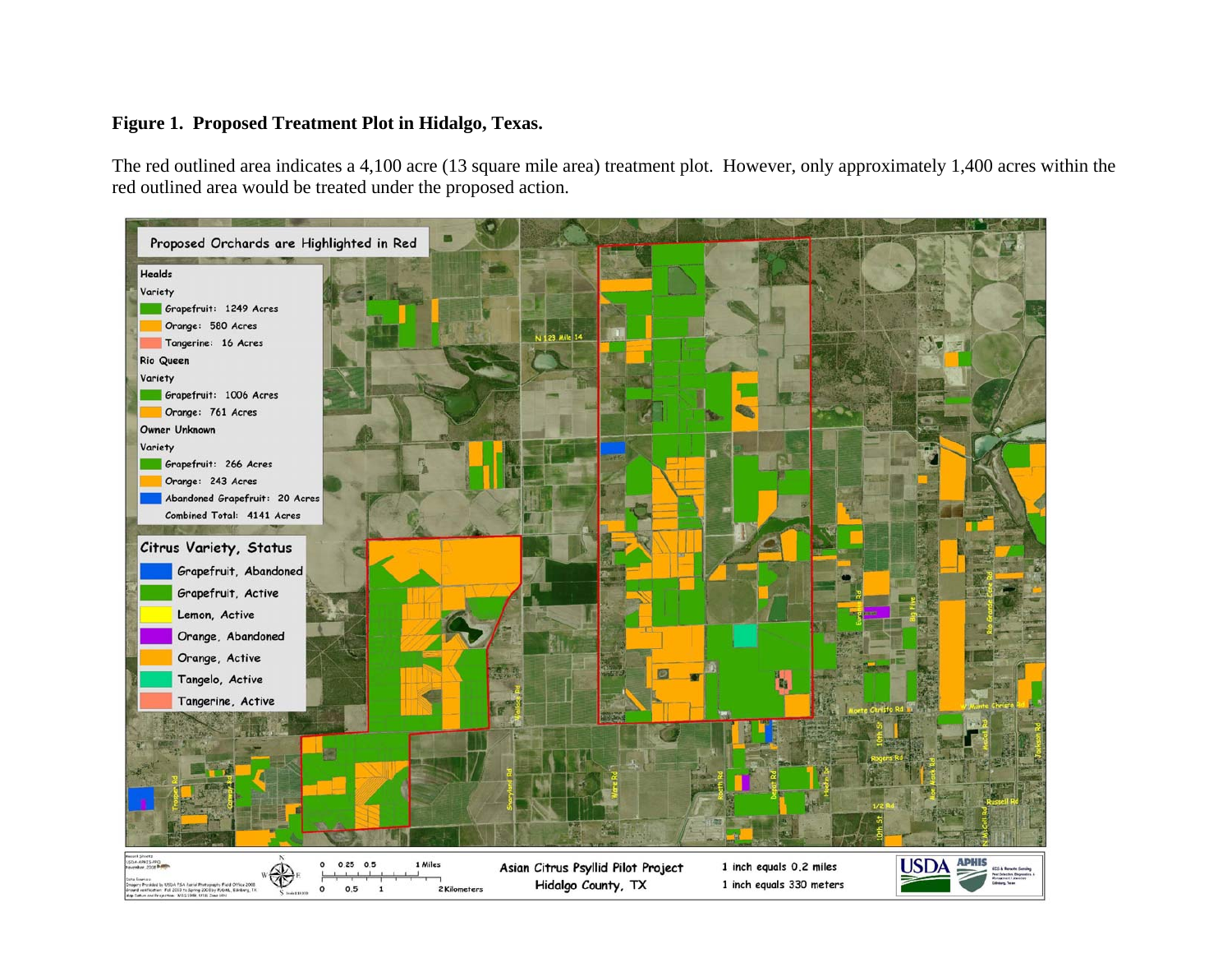The actual number of acres that would be under research would depend on the treatment regime tested, funding available, and grower cooperation. Other details of the research are as follows:

- 1. **Monitoring for ACP populations**: Monitoring would be conducted both within the project-managed area and outside the managed area. A sticky trap grid would be set up within the project-managed area and extend into the surrounding region. Additional direct sampling observations would be made in the orchards. Flush<sup>5</sup> data would also be collected on the citrus trees.
- 2. **Chemical treatments**: Treatments would take place within citrus groves as well as residential properties. The implementation of any treatment program at a given participating orchard or residence would depend on the grower's or homeowner's choice of participating or not, and choice of treatment options. Several treatment options are proposed to allow flexibility and compatibility with ongoing grower pest management programs. Treatments would be applied via different application methods as noted in the tables below. Foliar applications in groves could be made by air or ground applications. Foliar applications on residential properties would be made via hand-held sprayers. All soil applications would be made below the surface of the soil.

| Option                            | <b>Chemical</b>      | <b>Application Method</b>               | <b>Application</b> |
|-----------------------------------|----------------------|-----------------------------------------|--------------------|
| #                                 | <b>Treatments</b>    |                                         | Date               |
|                                   | 1) Fenpropathrin     | Aerial or ground foliar application     | mid February       |
|                                   | 2) Aldicarb          | Soil incorporation (burial) application | March              |
|                                   | 3) Fenpropathrin     | Aerial or ground foliar application     | April              |
|                                   | 4) Imidacloprid      | Aerial or ground foliar application     | June               |
|                                   | 5) Chlorpyrifos      | Aerial or ground foliar application     | September          |
| $\mathfrak{D}$                    | 1) Fenpropathrin     | Aerial or ground foliar application     | mid February       |
|                                   | 2) Imidacloprid      | Soil injection application              | March to April     |
|                                   | 3) Zeta-cypermethrin | Aerial or ground foliar application     | July               |
|                                   | 4) Chlorpyrifos      | Aerial or ground foliar application     | September          |
| $\mathcal{R}$<br>1) Fenpropathrin |                      | Aerial or ground foliar application     | mid February       |
|                                   | 2) Imidacloprid      | Aerial or ground foliar application     | March to April     |
|                                   | 3) Imidacloprid      | Soil injection application              | June               |
|                                   | 4) Chlorpyrifos      | Aerial or ground foliar application     | September          |
| $\boldsymbol{\Delta}$             | 1) Pyrethrin         | Aerial or ground foliar application     | mid February       |
|                                   | 2) Kaolin clay       | Aerial or ground foliar application     | March-April        |
|                                   | 3) Citrus oil        | Aerial or ground foliar application     | June               |
|                                   | 4) Neem oil          | Aerial or ground foliar application     | September          |

#### a. Treatment Options for Citrus Grove Growers:

 5 Flush generally refers to that time early in the annual growing cycle when plants rapidly produce large amounts of new growth. Citrus trees in the Lower Rio Grand region flush early in the spring during bloom and typically have three or more additional periods of flush throughout the growing season based on irrigation and rain events.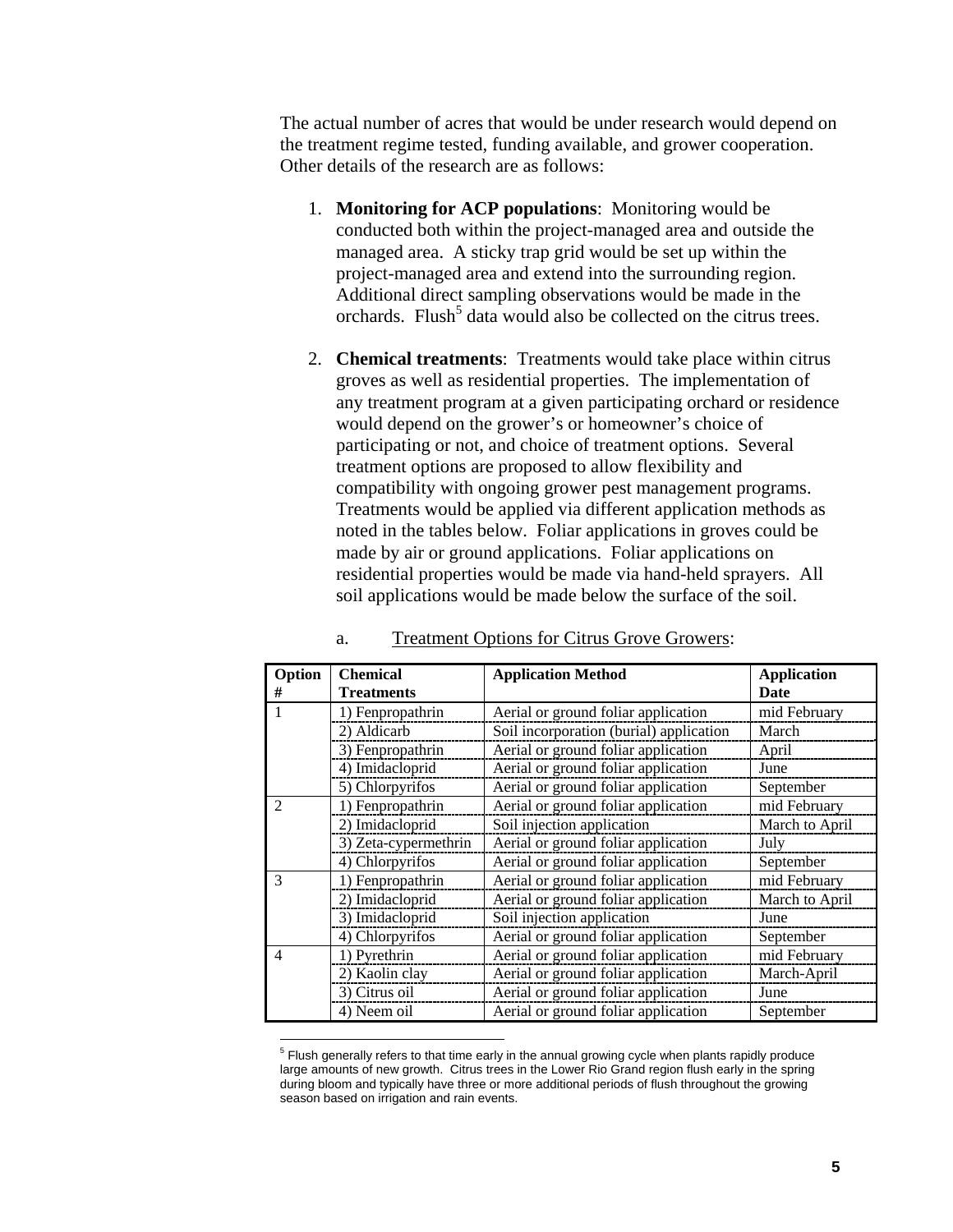Based on APHIS' proposed study, citrus oil, kaolin, pyrethrin, and neem oil would be used to treat no more than 100 acres within established citrus groves. Aldicarb and zeta-cypermethrin would be used to treat no more then 650 acres within established citrus groves. Chlorpyrifos, fenpropathrin, imidacloprid would be used to treat no more than 1,300 acres within established citrus groves.

b. Treatment Options for Residential Properties:

| Option<br># | <b>Chemical Treatments</b>            | <b>Application Method</b>                       |
|-------------|---------------------------------------|-------------------------------------------------|
|             | 1) Pyrethrin, citrus oil, or neem oil | Ground foliar application via hand-held sprayer |
|             | 2) Imidacloprid                       | Soil injection and tablet                       |
|             | 3) Pyrethrin, citrus oil, or neem oil | Ground foliar application via hand-held sprayer |
|             | 1) Kaolin clay                        | Ground foliar application via hand-held sprayer |
|             | 2) Citrus oil                         | Ground foliar application via hand-held sprayer |
|             | 3) Pyrethrin                          | Ground foliar application via hand-held sprayer |

3. **Monitoring non-target species**: The effects of different ACP population control options on non-target arthropods, including beneficial and pest species, would be monitored using both yellow sticky cards and direct visual observations of citrus plants.

### **III. Environmental Impacts**

The potential environmental effects from each of the alternatives being considered are discussed below.

### **A. No Action**

Under the no action alternative, APHIS would not conduct the control research project. If the proposed research project is not conducted, APHIS may need to implement ACP management programs without the best research available. Control of ACP and CG may be compromised under this alternative, thereby risking damage to citrus groves.

While some growers in Hidalgo County are beginning to treat specifically against ACP, others continue to apply pesticides primarily against other citrus pests such as citrus rust mites. Some of their pesticide applications may control ACP, but others may have little effect on ACP numbers. This may result in uncoordinated applications of pesticides that may have limited impact on ACP pest populations, possibly increasing the number of applications by individual growers to manage ACP.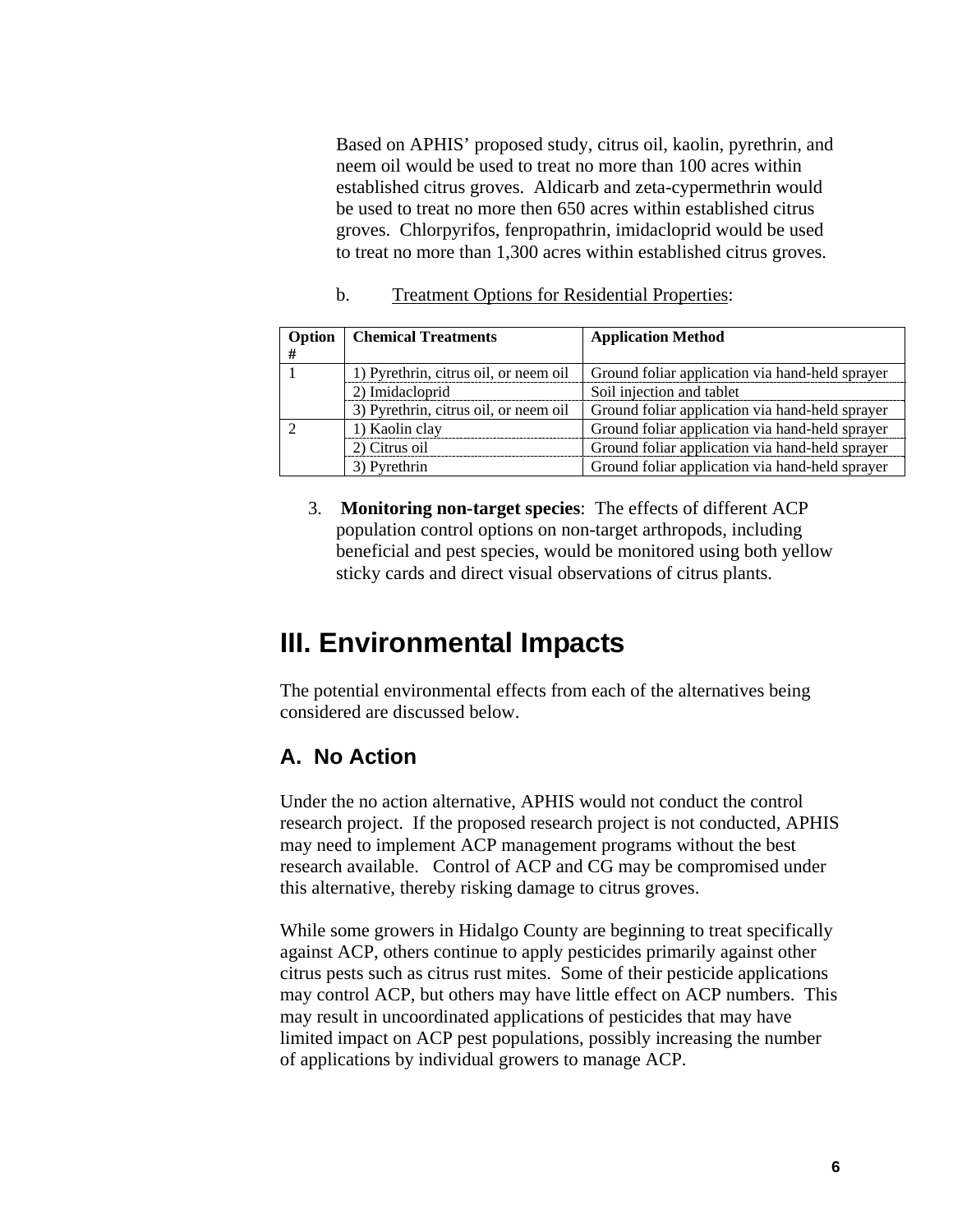#### **B. Proposed Action**

Under the proposed action alternative, APHIS would conduct an ACP control research project to better understand effective ACP control strategies. APHIS could utilize the results to implement sound ACP management practices and minimize the risk of introducing CG in citrus groves and residential properties in Texas as well as throughout the United States.

The aspects of the project that include routine measures, i.e., monitoring, inspections, surveys, and sampling, are program activities that pose negligible environmental effects and will not be discussed further. The primary action in this proposed control research project that could be associated with any potentially noteworthy environmental impacts is the use of chemical treatments. The potential environmental impacts, including impacts to humans, from the use of chemical treatments are discussed below.

Due to the flexibility in treatment options, it is conceivable that in some cases there would not be a net increase in the number of chemical treatments used on any given citrus tree. There may actually be fewer chemical treatments because of the coordination of treatments between growers and combined treatments for multiple pests. Under the research program, growers may replace a pesticide used primarily to kill a pest such as the citrus rust mite with another pesticide effective at killing not only the citrus rust mite but also ACP.

The optional chemical treatments are listed below followed by a summary of effects to human health, non-target organisms, and overall environmental quality.

#### **(1) Aldicarb (citrus grove use only)**

#### **(a) Human Health**

Aldicarb is a N-methyl carbamate insecticide with a primary mode of action that acts through the inhibition of cholinesterase. Aldicarb is considered highly toxic to mammals through oral, inhalation, and dermal routes. Acute oral median lethality values are approximately 1 mg/kg for the technical material while the formulated material has a reported median lethality value of 8.4 mg/kg. Several subchronic and chronic studies assessing a variety of endpoints have been conducted with aldicarb and the most sensitive endpoint in most of those studies is a reduction in cholinesterase levels (EPA, 2006). Aldicarb is not considered to be a teratogen, mutagen or a carcinogen (EPA, 2006).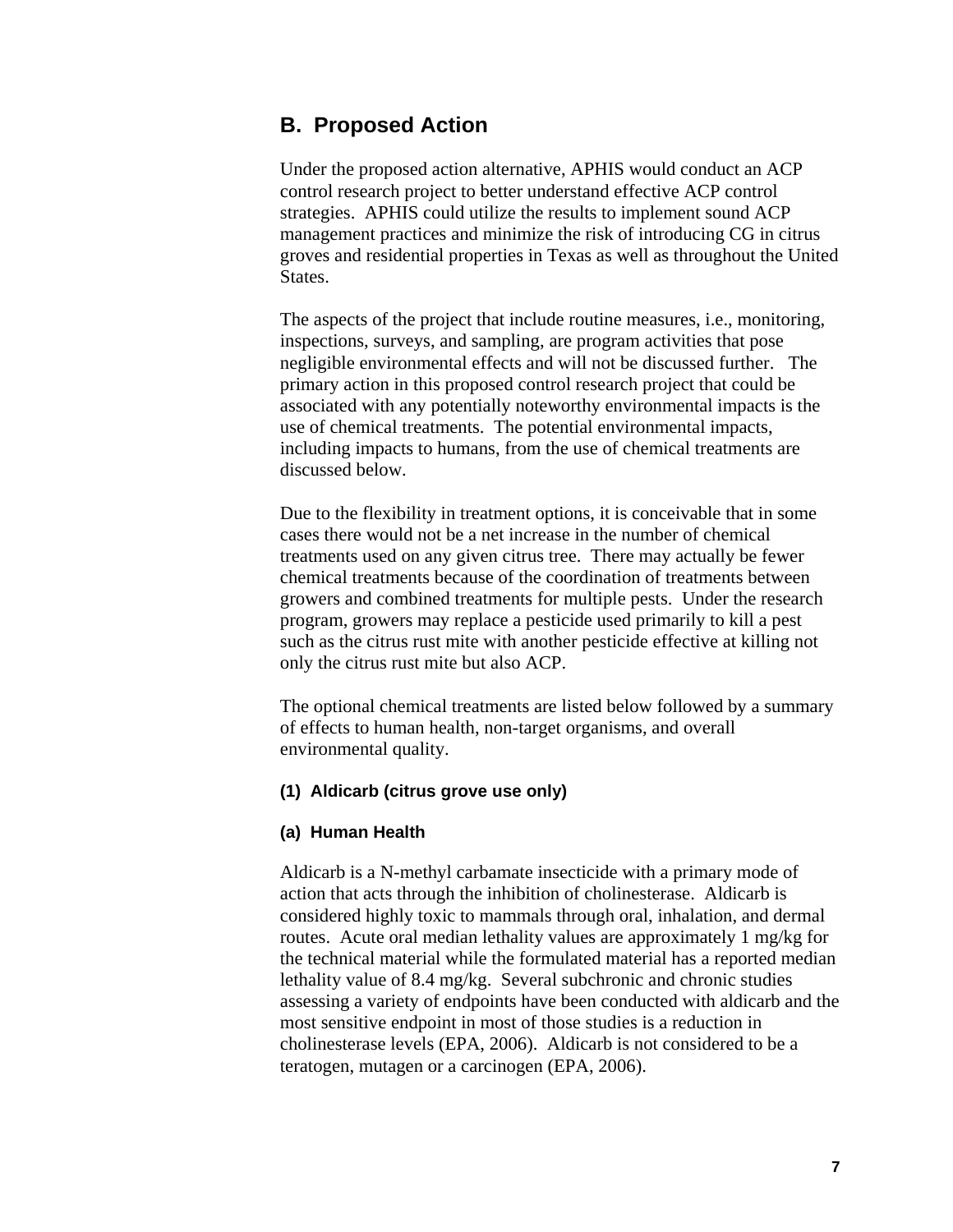Significant exposure and risk are not expected for the general public because aldicarb would be applied as a granule into furrows where it must be applied at a minimum depth of 2 inches below the soil line and then covered with soil to reduce exposure to non-target organisms and maximize performance. However, there is the potential for exposure to workers and applicators. The area of treatment in this program would be no more than 650 acres contained within a larger citrus grove. Exposure to workers and applicators would be minimized through the use of personal protective equipment and adherence to all label language. All applications would be made using ground equipment, and aldicarb would be applied as a granule, thereby minimizing applicator exposure as well as off-site transport from drift or runoff. Although aldicarb does exhibit environmental fate properties that could pose a risk to drinking water, label language prohibits applications at a minimum distance of 50 feet from any drinking water well. Moreover, drinking water concerns are minimized by the absence of a high water table or drinking water reservoirs near the proposed application sites and by the lack of soils conducive for lateral or vertical transport of contaminated water.

#### **(b) Non-target Organisms**

Aldicarb is considered to be highly toxic to most non-target organisms. It is considered very highly toxic to birds with median lethal oral doses ranging from 0.82 mg/kg to approximately 5 mg/kg (EPA, 2009; EPA, 2005a). Aldicarb is also considered highly toxic to terrestrial invertebrates such as pollinators and earthworms (EPA, 2005a). Toxicity to aquatic organisms is more variable, depending on the test species. Aldicarb is moderately to highly toxic to aquatic invertebrates based on median lethality values that range from the low part per billion to low part per million range. Aldicarb is considered highly toxic to fish based on available acute toxicity data for several surrogate test species that report median lethality values in the low to mid part per billion range.

Exposure and risk to non-target organisms is expected to be minimal, based on the use pattern for aldicarb and the lack of sensitive natural aquatic resources near the site of application. Direct risk to mammals and birds would be minimal, based on the lack of exposure expected when the label directions are followed. Aldicarb would be applied as a granule into furrows where it must be applied at a minimum depth of 2 inches below the soil line and then covered with soil to reduce exposure to non-target organisms and maximize performance. The lack of granules on the ground surface would reduce the potential for primary or secondary risk to terrestrial vertebrates. Some soil invertebrates and those that feed on treated trees may be impacted by the treatment of aldicarb; however, the risk would be restricted to a small area within the citrus grove.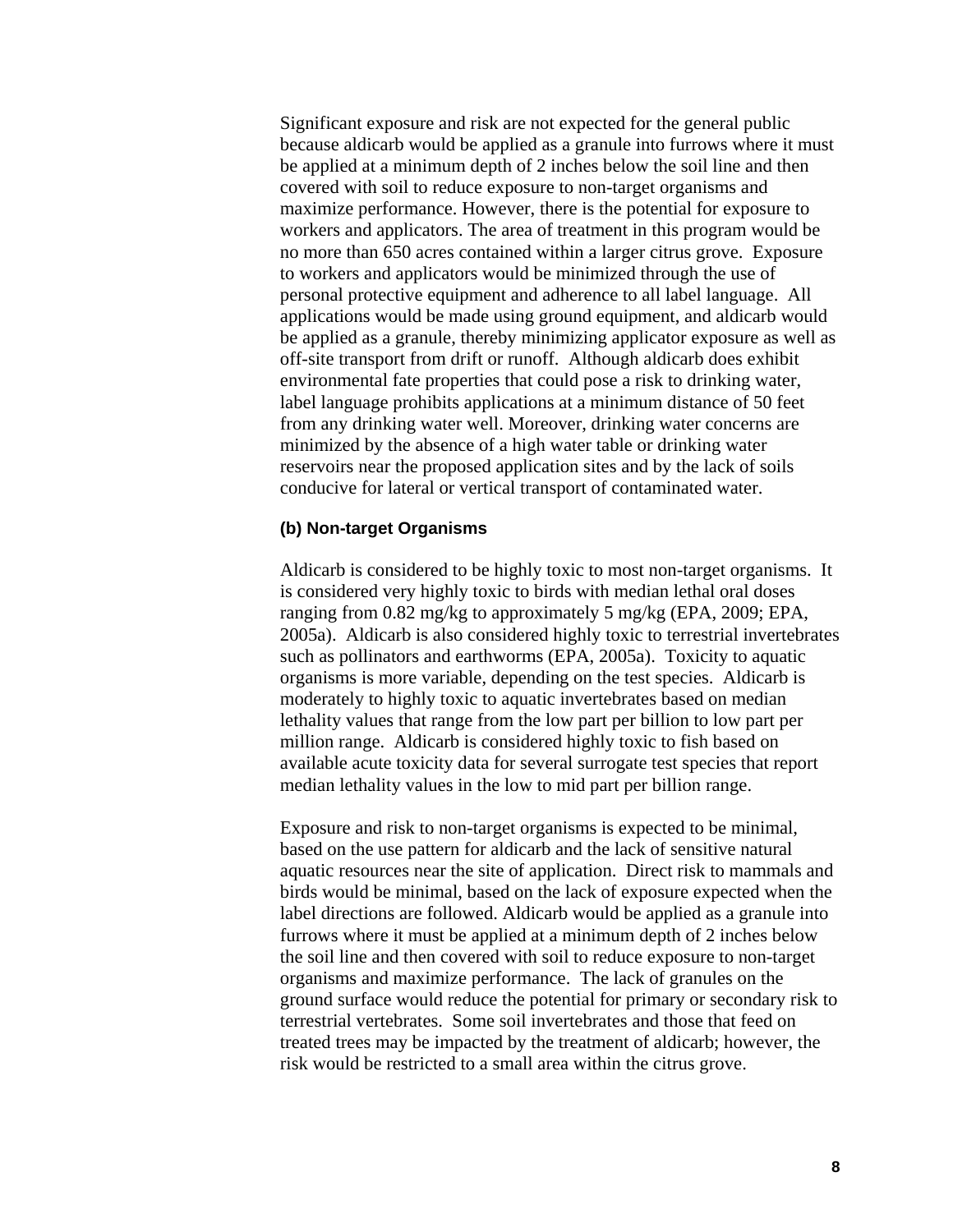Exposure and risk to aquatic resources would also be minimized by the method of application which eliminates the possibility of drift and greatly reduces the potential for runoff. Natural aquatic habitats do not occur in proximity to the proposed treatment site which further reduces any risk from subsurface flow and runoff of aldicarb. Some man-made canals and ponds exist in the area; however, the method of application and adherence to the label would reduce potential exposure from runoff.

#### **(c) Environmental Quality**

The use of aldicarb in this program is not expected to cause significant negative impacts to soil, water, or air. Aldicarb use would be limited to an area of no greater than 650 acres within established citrus orchards. Based on the method of application and the low propensity for volatilization, aldicarb is not expected to impact air quality. There are concerns about aldicarb residues in water based on environmental fate characteristics; however, impacts to water are not expected, based on precautionary label language and the lack of proximity of drinking surface or groundwater to the proposed treatment area. Impacts to soil would be limited to those areas immediately adjacent to the areas where application occurs around an individual tree.

#### **(2) Chlorpyrifos (citrus grove use only)**

#### **(a) Human Health**

Chlorpyrifos is an organophosphate insecticide that can cause neurotoxic effects. The toxicity of chlorpyrifos occurs primarily through the inhibition of acetylcholinesterase enzyme activity which permits the transmission of nerve impulses across the nerve synapse. Signs and symptoms of low doses include localized effects (such as nosebleeds, blurred vision, and bronchial constriction) and systemic effects (such as nausea, sweating, dizziness, and muscular weakness). At higher doses the signs and symptoms include irregular heartbeat, elevated blood pressure, cramps, and convulsions. Acute oral toxicity is moderate, based on median lethality values ranging from 60 to 1000 mg/kg depending on the test species. Dermal toxicity is considered low, and the formulated material can cause moderate eye and skin irritation. Chlorpyrifos is not considered mutagenic, teratogenic, or carcinogenic by the U.S. Environmental Protection Agency (EPA) (USDA, APHIS, 2005).

The application of this pesticide would be limited to one application by either ground or air in areas that are established citrus groves. The potential area of application within groves would be no greater than 1,300 acres since it is planned for use in three of the four citrus grove options. The only individuals that could potentially be affected by the use of this insecticide are the citrus grove workers and applicators. Adherence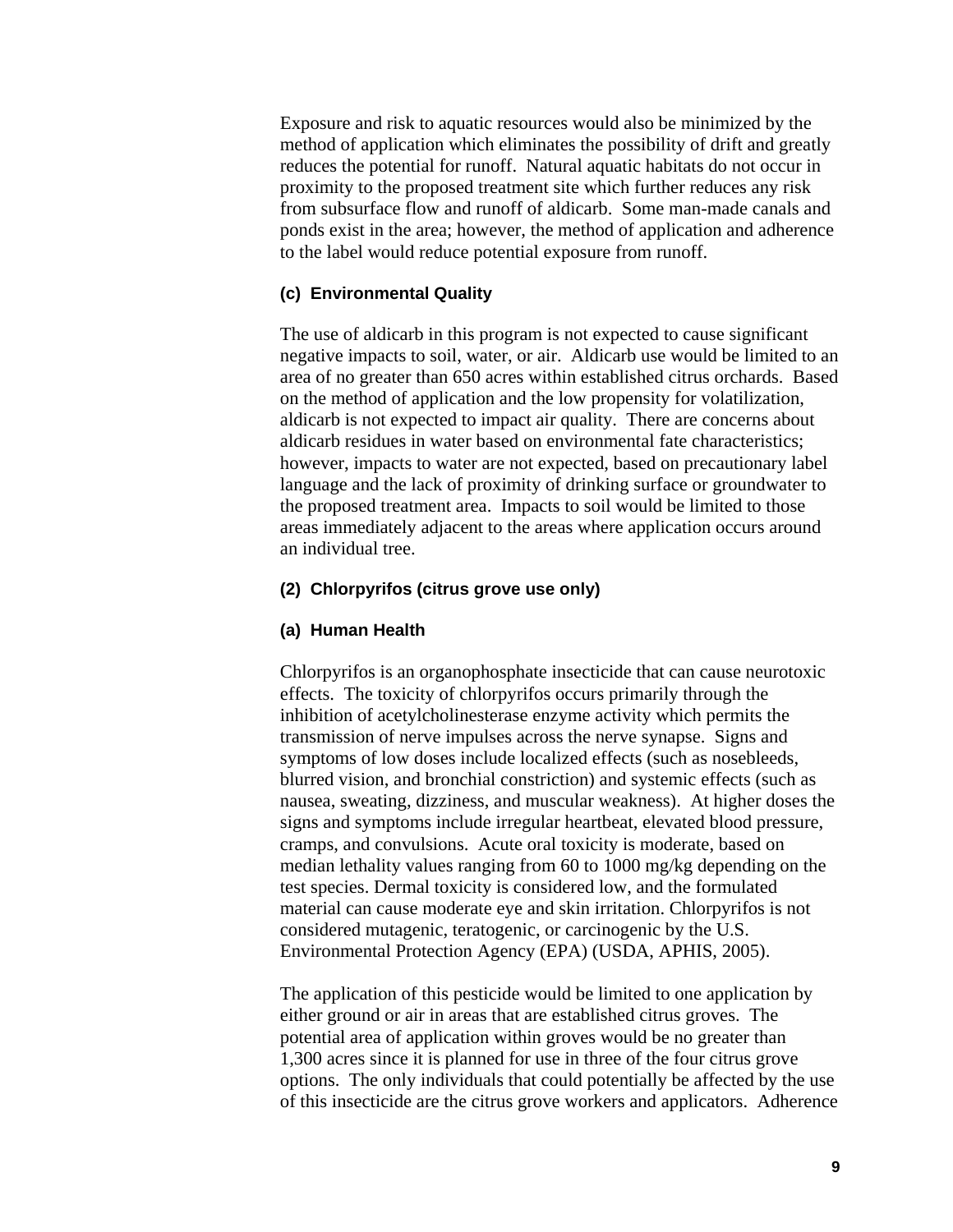to label language regarding the application of chlorpyrifos, including personal protective equipment and safety precautions and standard program operating procedures, would minimize exposure and risk to program workers (USDA, APHIS, 2005).

#### **(b) Non-target Organisms**

Chlorpyrifos is considered to be moderately to highly toxic to birds, depending on the test species (EPA, 2009; USDA, APHIS, 2005). Symptoms of nonfatal exposure to birds include cholinesterase depression (ChE), weight loss, reduced egg production, and reduced hatchling survival. Chlorpyrifos applications would only occur within established citrus groves as a one time application to no more than 1,300 acres by either ground or air during late summer. Direct risk to birds and mammals in the area of treatment could occur; however, these animals are not expected to be present during the time of application due to disturbance from application equipment moving through the citrus grove. Terrestrial vertebrates outside the spray block would have reduced exposure based on the label requirements that would minimize off-site transport of chlorpyrifos. Indirect risk to terrestrial vertebrates through the loss of insect prey would be minimized by colonization of the area by other invertebrates after the individual treatment and the expanded foraging capability of mammals and birds into non-treated areas. Impacts to terrestrial invertebrates, such as earthworms and worker honey bees, are expected; nevertheless, this effect would be restricted to areas within the citrus grove, and invertebrates from outside the treatment area would repopulate areas after treatment. In addition, precautionary language prohibiting applications to blooming plants when bees are actively foraging would further reduce impacts to pollinators.

Chlorpyrifos is highly toxic to fish and aquatic invertebrates, with acute median lethality values ranging from the low parts per trillion to low part per billion range depending on the test species (EPA, 2009; USDA, APHIS, 2005). Exposure and risk to aquatic resources in man-made canals and farm ponds in the area would be minimized by following precautionary label language to reduce drift and by applying buffers of 25 feet for ground applications and 150 feet for aerial applications from all aquatic resources.

#### **(c) Environmental Quality**

Potential effects of chlorpyrifos on air, soil, or water quality would be restricted to the area of application. Chlorpyrifos can persist in soil and water for several months under certain conditions; however, the persistence is generally only for a month or less. This is dependent on the organic content of the soil. Chlorpyrifos degrades quickly in the presence of light, with a half life of approximately 2.7 hours, and in water will bind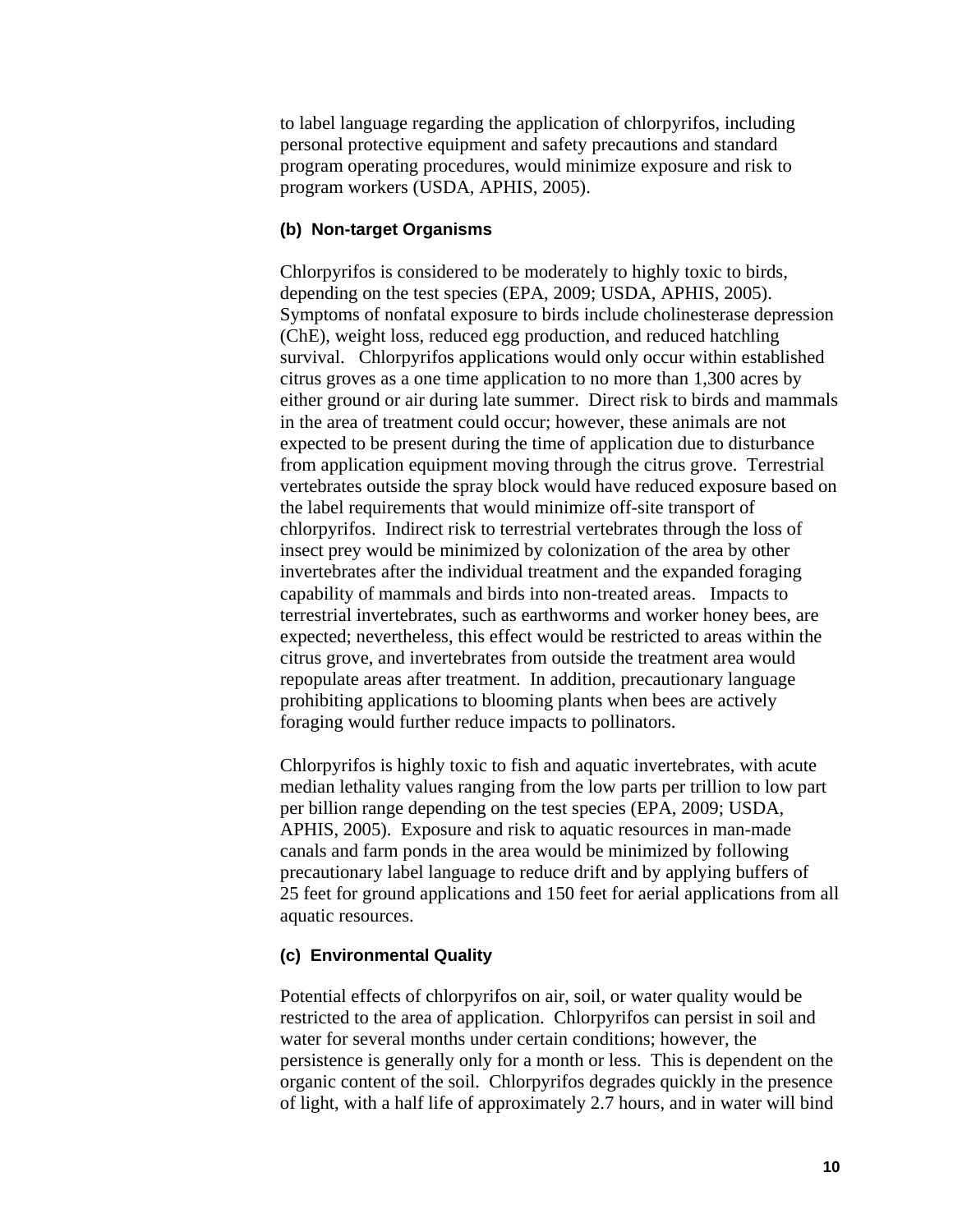readily with sediment with aqueous half lives ranging from 7 to 28 days. Chlorpyrifos can volatilize into the atmosphere; however, its persistence is expected to be short, with a half life of only a few hours due to photolytic sensitivity (USDA, APHIS, 2005). Chlorpyrifos can impact air quality through drift from ground or aerial applications. These impacts would be restricted to areas within established citrus groves with off-site transport reduced by strict adherence to all precautionary label language regarding the minimization of drift.

#### **(3) Citrus Oil**

#### **(a) Human Health**

Citrus oil is a biological insecticide derived from the extraction of oils from citrus that can be used to control certain insect pests. These oils are a proprietary mixture of different materials, with limonene being one of the components with insecticidal activity. Constituents of citrus oil have been shown to have low mammalian toxicity (EPA 1994). Prolonged inhalation of mist or vapors of the formulated material can cause adverse effects, and contact with the eye can cause substantial irritation.

Citrus oil use in this program would be as a foliar application in citrus groves or to host plants on residential properties. Applications in citrus groves can occur via ground or air to no more than 100 acres, while residential applications would be made using hand-held sprayers. In citrus groves exposure would be restricted to workers and applicators. Based on available toxicity data and the requirements for personal protective equipment, human health risk is expected to be minimal. Significant exposure and risk to residents are also not expected, based on the method of application and proper notification to residents whose property may be treated.

#### **(b) Non-target Organisms**

Environmental toxicology data for citrus oils is limited; however, data for some constituents contained within these types of materials, such as limonene, demonstrate that acute and subacute toxicity to birds is extremely low, with values exceeding the highest test concentration. Toxicity to terrestrial invertebrates such as honey bees is unknown. Aquatic toxicity is low, with median lethality values in the low part per million range for invertebrates and fish based on limited data (Kassir, et al. 1989; EPA, 1994).

The low toxicity to terrestrial vertebrates suggests minimal direct risk to wild mammals and birds. Indirect risk through the loss of insect prey to this group of organisms is unknown based on the lack of data for terrestrial invertebrates, but is expected to be minimal since only one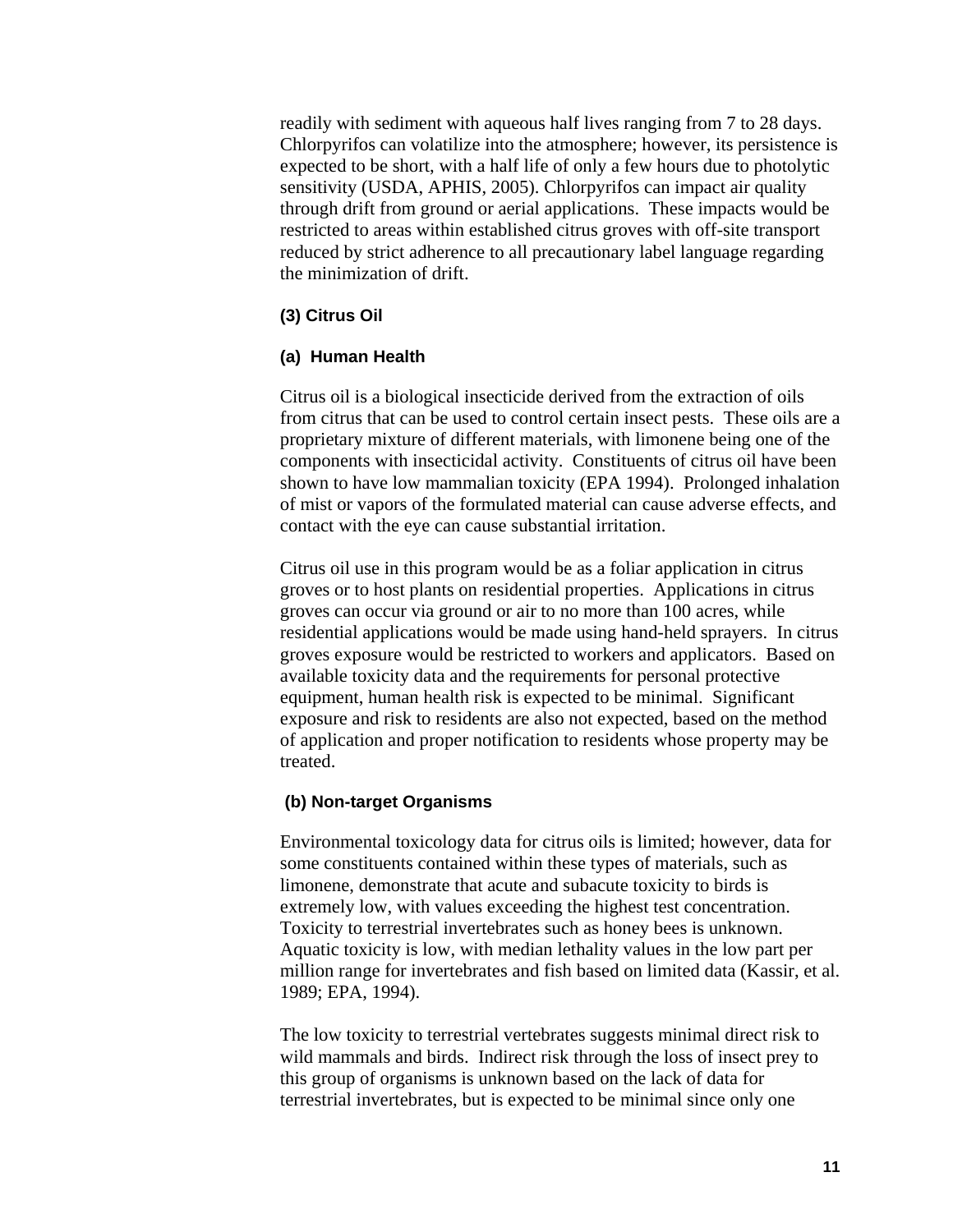application is being made to an area no greater than 100 acres within established citrus groves and some host plants on residential properties. Any impacts to terrestrial invertebrates would be localized and smaller than foraging areas for most terrestrial vertebrates. In addition, citrus oils are not considered broad spectrum insecticides; therefore, not all invertebrates would be impacted. Exposure and risk to aquatic resources are expected to be minimal. Natural aquatic habitats do not occur in proximity to the areas of treatments; and even under worse case exposure, scenarios risk to aquatic resources located in ponds and canals is expected to be minimal. Citrus oil applications are not expected to impact surface drinking water supplies or groundwater since these sources do not occur in proximity to the proposed application, and citrus oil would not be considered a mobile pesticide.

#### **(c) Environmental Quality**

Citrus oil impacts to soil, water, and air quality are expected to be negligible. It would only be applied once within a season to an area no greater than 100 acres in size and to host plants on some residential properties. All treatments would be made so as to minimize off-site transport, thereby minimizing impacts to water quality. Citrus oil can occur in the atmosphere as drift from ground and aerial applications; however, this impact would be short in duration and minimized by using larger droplet sizes, where applicable, and by using drift best management practices that enhance efficacy and reduce offsite transport.

#### **(4) Fenpropathrin (citrus grove use only)**

#### **(a) Human Health**

Fenpropathrin is a synthetic pyrethroid insecticide which affects the nervous system. It is a moderate skin and eye irritant. Signs and symptoms can include muscle contractions, tremors, ataxia, and nerve paralysis at moderate to high levels of exposure. Fenpropathrin is not considered carcinogenic by EPA (USDA, APHIS, 2005).

The application of this pesticide would be limited to one ground or aerial treatment to no more than 1,300 acres within an established citrus grove. Potential pesticide exposures would be limited to citrus grove workers and the occupational workers who apply the pesticide. Personal protective equipment and safety precautions required by the label and standard program operating procedures are designed to ensure that no adverse effects to applicators are expected (USDA, APHIS, 2005).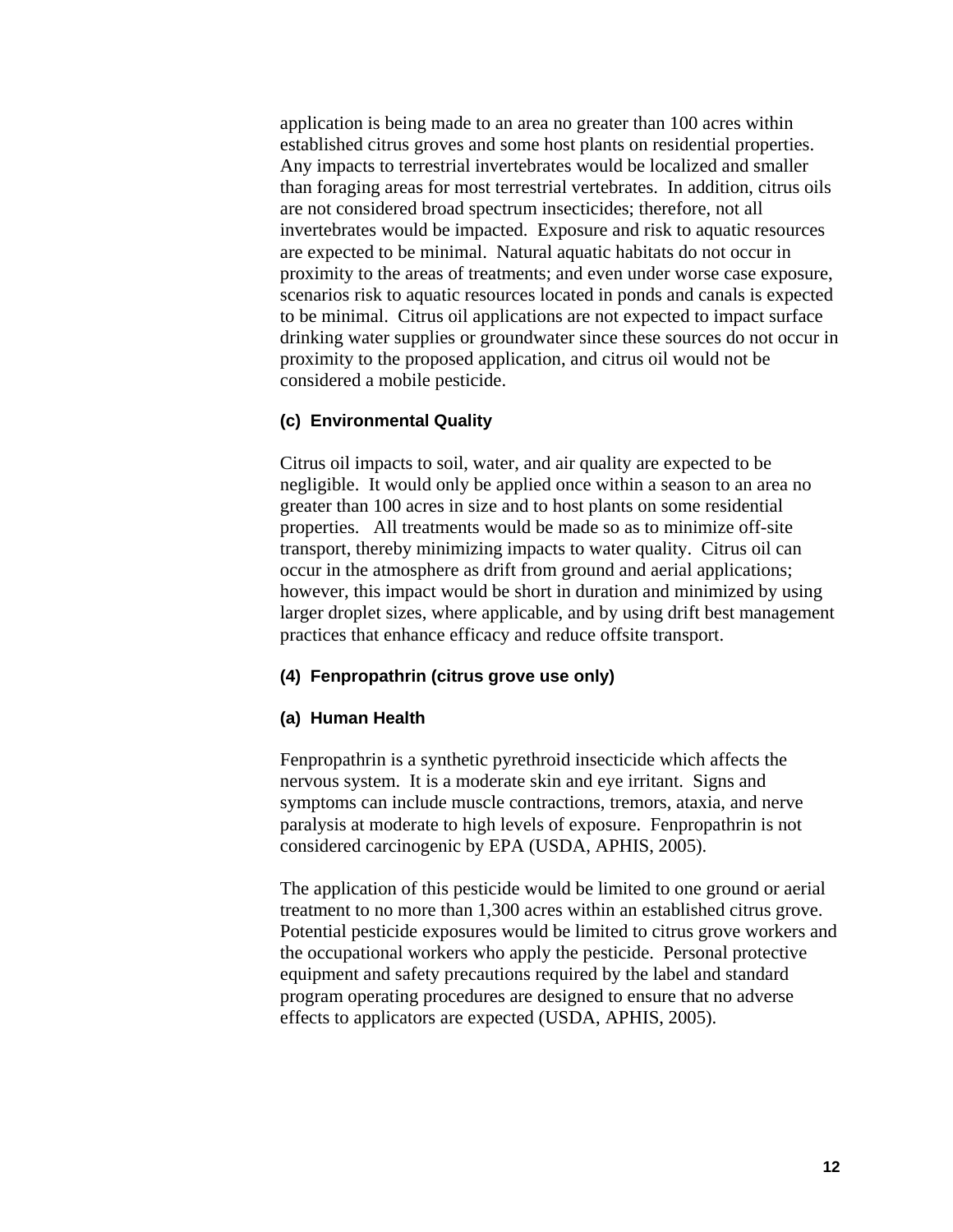#### **(b) Non-target Organisms**

The program use of fenpropathrin is unlikely to impact most non-target wildlife. The toxicity of fenpropathrin is moderate to mammals and has a slight oral toxicity to birds. Direct risk to terrestrial vertebrates is not expected due to the moderate toxicity of fenpropathrin and expected low exposure from ground or aerial applications. Terrestrial invertebrates would be impacted in areas of treatment; however, these effects would be restricted to treated areas within the citrus grove and would be temporary due to recolonization from untreated areas (USDA, APHIS, 2005). Indirect risk to terrestrial vertebrates through the loss of insect prey would be minimized by recolonization of the area by other invertebrates after the individual treatment and the expanded foraging capability of mammals and birds into non-treated areas. Impacts to honey bees would be reduced by adherence to precautionary language present on the label.

Fenpropathrin is highly toxic to aquatic organisms, with median lethality values ranging from the low part per trillion to low part per billion range for fish and aquatic invertebrates. Risk to aquatic resources in natural aquatic habitats is not expected due to the lack of these resources being present near the area of application. There are farm ponds and man-made canals in proximity to the proposed area of treatment; however, exposure and risk to these habitats would be minimized by following precautionary label language to reduce drift and label requirements for application buffers of 25 feet for ground applications and 250 feet for aerial applications adjacent to aquatic water bodies.

#### **(c) Environmental Quality**

Impacts to air, water, and soil from the proposed fenpropathrin applications are expected to be minimal, based on its use pattern and environmental fate properties. Fenpropathrin is considered persistent in water at environmentally relevant pH values; however, it will dissipate rapidly due to its strong binding affinity to soil and sediment. Photolytic degradation in soil is more rapid when compared to water, with reported half lives in water greater than a year and 14 days in soil. Potential mobility is low, based on low water solubility and a high binding affinity for soil, which reduces the potential for runoff. Residues on treated vegetation are also of short persistence (USDA, APHIS, 2005).

#### **(5) Imidacloprid (citrus grove and residential use)**

#### **(a) Human Health**

Imidacloprid belongs to a class of insecticides called neonicitinoids, which act by binding directly to the acetylcholine binding receptor. Imidacloprid is a chemical that has systemic transport qualities in plants, which make it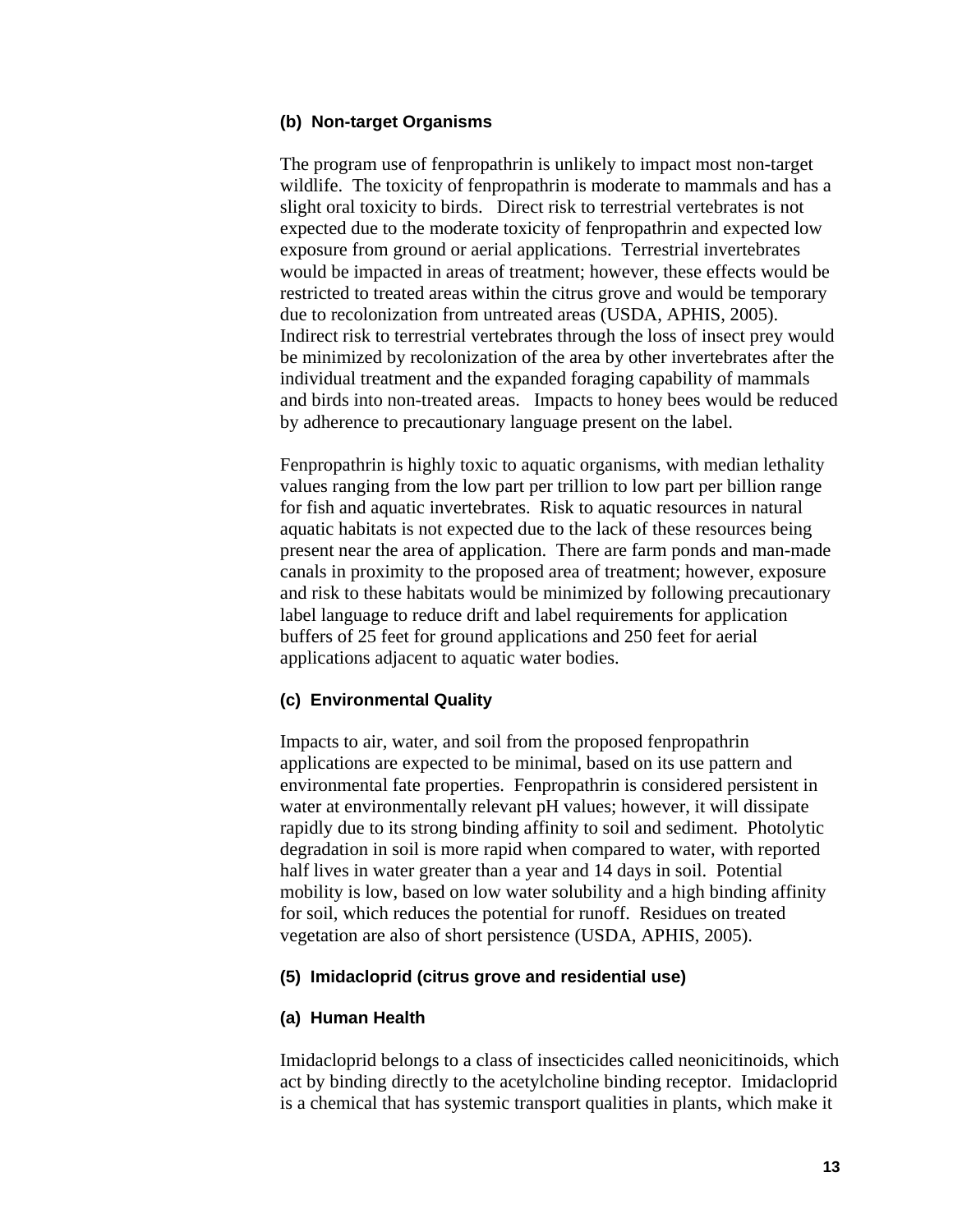efficacious against psyllids and other sucking insects when it is applied as a soil injection or tablet treatment to soil or as a foliar spray.

The acute oral median lethal toxicity of imidacloprid is considered to be moderate to mammals. Inhalation and acute dermal toxicity are considered to be low. The formulation of imidacloprid to be used in the program is of comparable or lower toxicity than the active ingredient. The program applications are not expected to pose dermal irritation or sensitization, and only mild eye irritation. Primary metabolites and degradation products of imidacloprid are of lower toxicity than the parent compound, based on available data. Imidacloprid is rapidly excreted by mammals. Based upon several in vitro and in vivo studies, imidacloprid is not considered to be mutagenic or genotoxic (USDA, APHIS, 2008). The EPA has classified imidacloprid in "Group E" in regard to carcinogenic potential. This indicates that the submitted studies provide evidence of noncarcinogenicity to humans.

In this program, imidacloprid is applied as a soil injection or tablet below the soil surface, or as a foliar treatment. The total amount of acreage potentially treated would be no greater than approximately 1,300 acres since it would be used in three of the four application scenarios in citrus groves as well as one of the options in treating dooryard citrus. Exposure of applicators via inhalation, dermal contact, and oral intake of the active ingredient in these formulations would be minimal due to the method of application, personal protective equipment, and the environmental fate of imidacloprid. This is especially the case for the tablet and soil injection applications. Potential acute and chronic exposure scenarios indicate minimal risk to workers as well as to residents where soil injection or tablet applications would occur (USDA, APHIS, 2008). Foliar applications would also result in negligible risk to workers and applicators based on the toxicity of imidacloprid and the use of appropriate protective equipment. In cases where dooryard citrus applications are made, proper notification would be given to those residents to further reduce exposure.

#### **(b) Non-target Organisms**

Imidacloprid is considered to be toxic to birds, with acute oral median lethal toxicity values ranging from 41 to 152 mg/kg. The limited applications to specific citrus host plants result in potential effects to invertebrates that are likely to be localized. Concerns have been raised about potential lethal and sublethal effects to honey bees and other pollinators. Median lethal toxicity values of imidacloprid have been based upon oral or contact exposure. Laboratory and field studies of honey bees indicate a lack of adverse effects at test concentrations comparable to realistic exposure scenarios, and adverse health impacts to hives only with greater exposures (USDA, APHIS, 2008).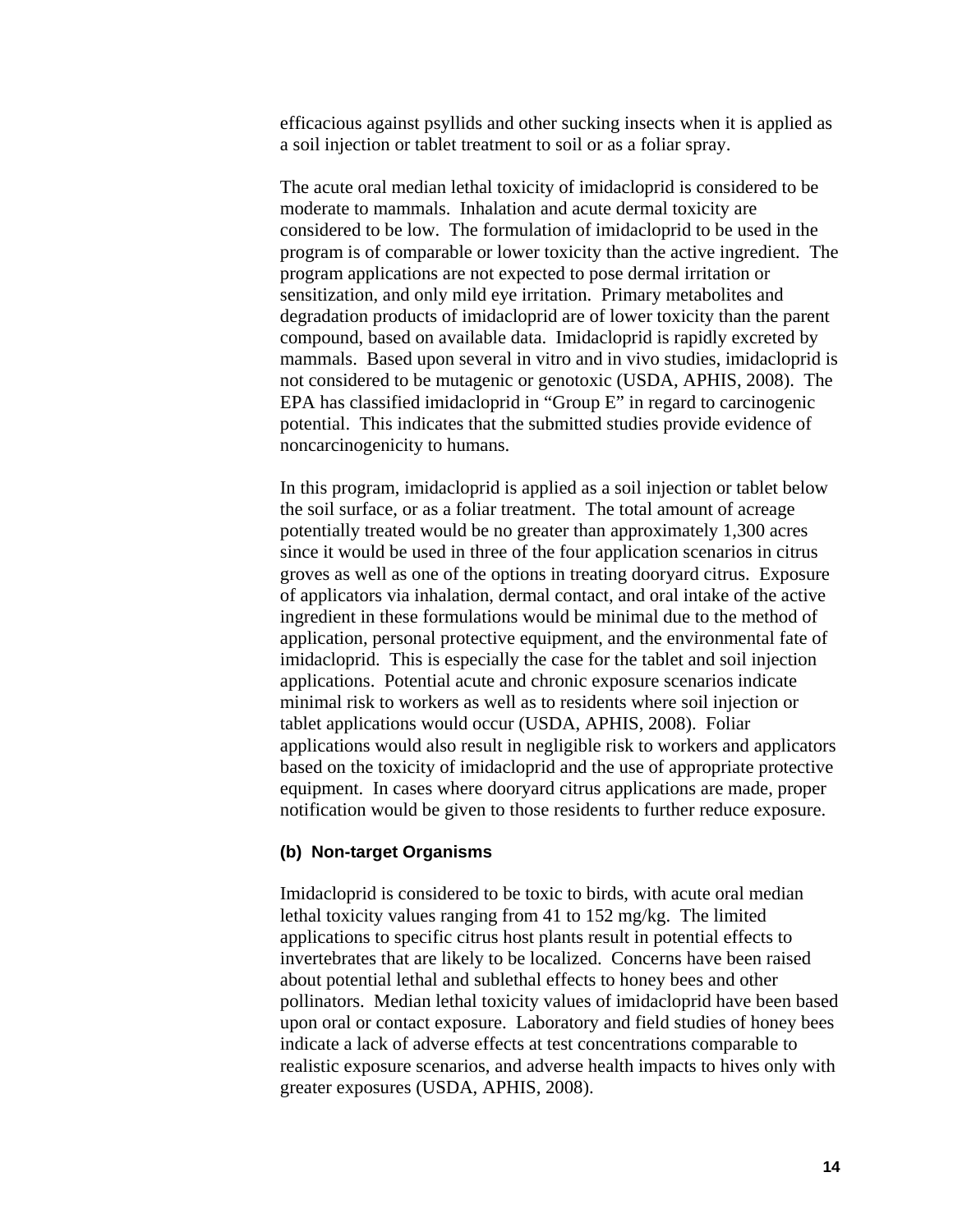Exposure to wild mammals and birds from applications of imidacloprid and associated residues is not expected to occur at levels that could result in significant risk (USDA, APHIS, 2008). The terrestrial insects that feed upon vegetation of those host plants that have been treated with tablet, foliar, or soil injection applications are likely to be impacted, but the effects would be restricted to the areas of treatment. Any predatory or parasitic insects that depend upon these phytophagous insects would also be affected due to loss of prey. Mammals and birds that are insectivorous would not depend upon the affected insects and would expand their foraging range to ensure adequate consumption. Risk to honey bees and pollinators is expected to be minimal, based upon the expected residues and lack of observed impact from acute and chronic toxicity studies of such applications.

Aquatic vertebrates and invertebrates can be exposed through runoff or drift from the site of application. Significant drift is not expected from the soil injection and tablet applications, but some drift could occur with foliar applications in citrus groves. This is not expected to result in toxic effects to aquatic vertebrates, but could pose some risks to aquatic invertebrates (USDA, APHIS, 2008). Exposure and risk to aquatic invertebrates would be minimized due to the lack of natural aquatic habitats near the area of treatment. Exposure and risk to aquatic resources in man-made canals and farm ponds in the area would be minimized by following precautionary label language to reduce drift and application buffers of 25 feet for ground applications and 150 feet for aerial applications from all aquatic resources.

#### **(c) Environmental Quality**

The half life of imidacloprid in soil under field conditions ranges from 7 to 107 days. Imidacloprid does not adsorb strongly to soil particles. Imidacloprid is soluble in water and has a half life under natural light of less than 5 hours in water. Imidacloprid is not expected to volatilize to the atmosphere to any measurable extent. The half life of imidacloprid on vegetation ranges from 1.17 to 9.8 days, but the tablet and injection do not involve foliar exposure other than some residues splashed on ground covering plants (USDA, APHIS, 2008). Imidacloprid is readily taken up by plants and translocated; however, program treatments are not expected to result in any bioaccumulation hazards (USDA, APHIS, 2005).

#### **(6) Kaolin Clay**

#### **(a) Human Health**

Kaolin is a naturally occurring aluminosilicate material that has a nontoxic mode of action by acting as a repellant or by providing a protective barrier from insects and disease. In addition to its use for insect and disease control, kaolin is widely used in health products and toiletries and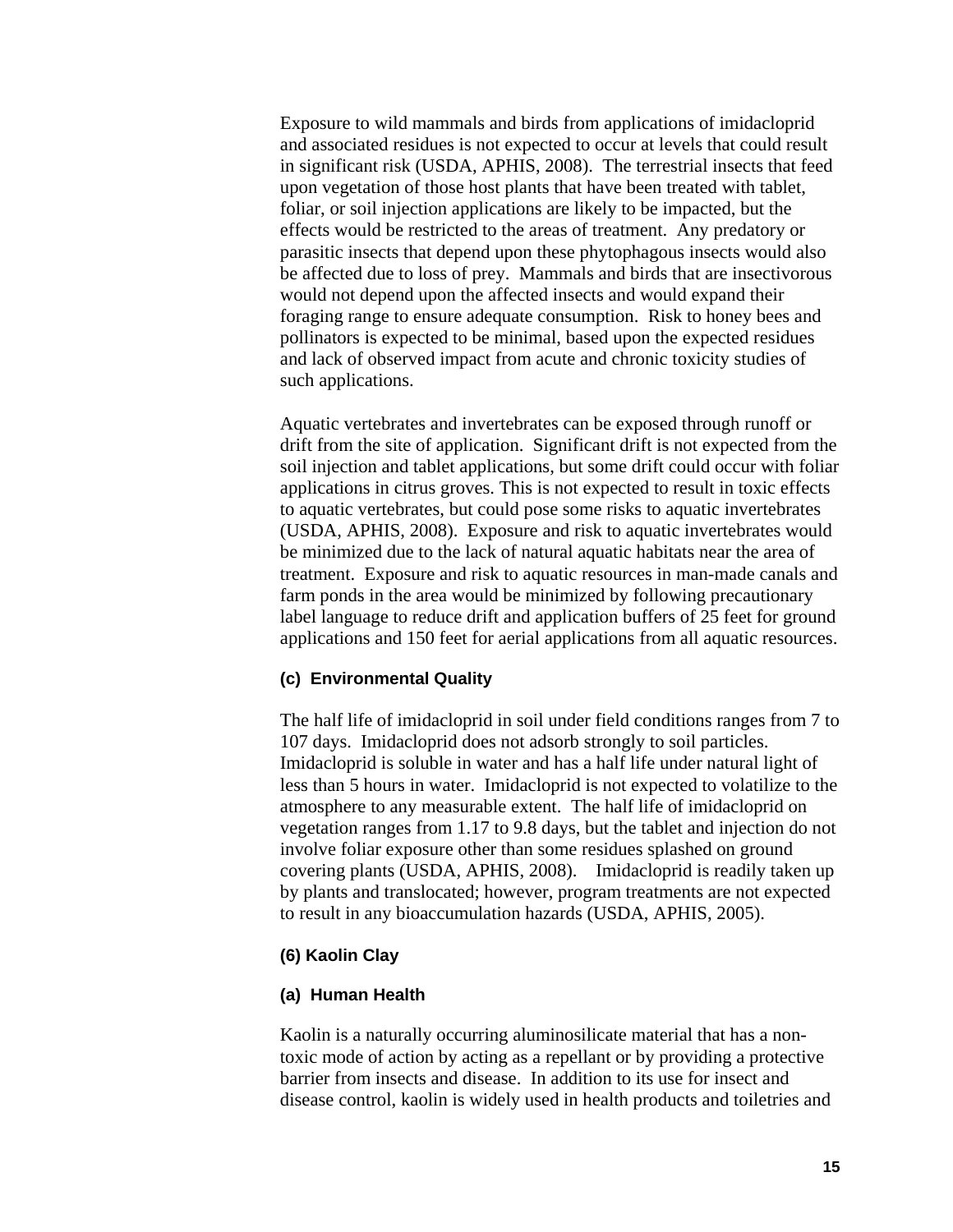as an indirect food additive (EPA, 2000). The formulation proposed for use in this program is OMRI (Organic Materials Review Institute) certified.

Based on available toxicity data, kaolin has low acute toxicity via oral, dermal, and inhalation routes. Kaolin is a minor eye irritant and is not considered a dermal irritant. The formulated product proposed for use in this program, which is a dust, may cause irritation to the throat, eye, and skin to workers; however, adherence to the label and recommended personal protective equipment would reduce exposure. Exposure to workers and applicators to the formulated material would be substantially reduced once the product is mixed with water per label directions. Applications in citrus groves would be limited to one application to an area no greater than 100 acres. A ground treatment for host plants may occur as part of the dooryard citrus application; however, risk to any residents in the area is expected to be minimal based on the low toxicity of kaolin clay and expected low exposure. Applications to properties where residents may be present would only occur after proper notification so that residents can take appropriate precautionary steps.

#### **(b) Non-target Organisms**

Available toxicity data for kaolin as well as other clay materials suggest low toxicity to non-target terrestrial vertebrates. Toxicity to terrestrial invertebrates, such as pollinators, is also considered low, based on available data where acute median lethality values were greater than the highest concentration tested (EPA, 2000). Available toxicity data for related clay materials to non-target aquatic organisms demonstrate very low toxicity to aquatic invertebrates and vertebrates, with toxicity values typically above 100 parts per million (WHO, 2005). Exposure and risk to non-target organisms are expected to be minimal, based on the low toxicity of kaolin and the relatively small areas of treatment within citrus groves and residential properties.

#### **(c) Environmental Quality**

Kaolin use in this program is not expected to cause adverse impacts to soil, water, or air. Its use would be limited to a small area within citrus groves or to host plants on residential properties, and is not expected to have adverse impacts on soil or water. In addition, significant volatilization or drift is not expected into the atmosphere, based on the physical properties of kaolin once it is mixed and applied to the foliage of host plants.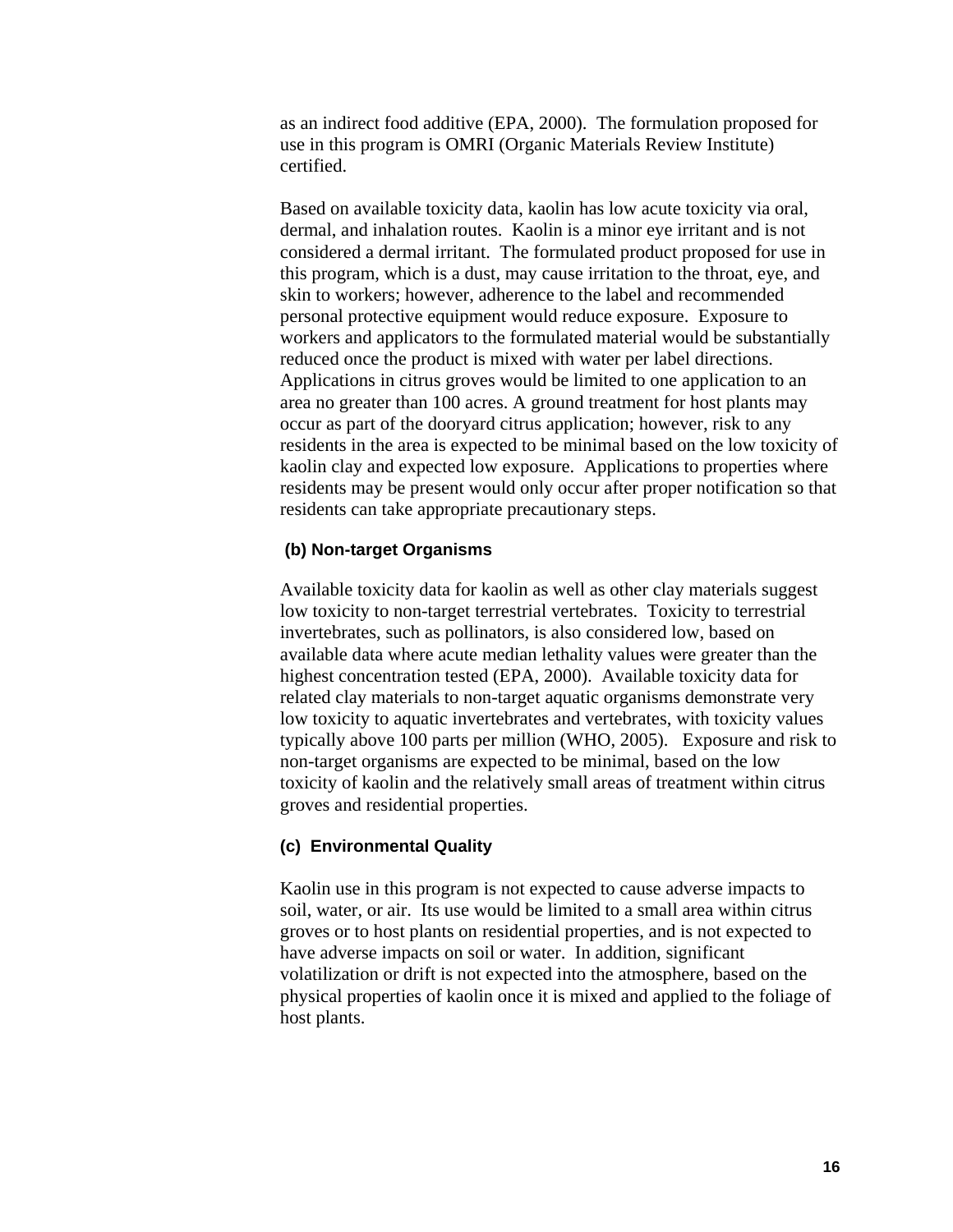#### **(7) Neem Oil**

#### **(a) Human Health**

Neem oil is an extract from the neem plant that contains azadirachtin, which has insecticidal properties by disrupting insect molting by acting as an ecdysone antagonist. The formulated material has very low acute oral, dermal, and inhalation toxicity, with all median lethality values greater than the highest concentration tested. It is considered a mild skin irritant but is not an eye irritant or a skin sensitizer. Azadirachtin is not considered mutagenic or carcinogenic according to the data provided on the material safety data sheet. The formulation proposed for use in this program is OMRI (Organic Materials Review Institute) certified.

Exposure and risk to humans from neem applications are expected to be minimal. An aerial or ground application would occur within established citrus groves to an area no greater than 100 acres, where exposure would be greatest for workers and applicators. The low toxicity and adherence to label recommendations would minimize risk to this segment of the population. A ground treatment may occur as part of the dooryard citrus application; however, risk to any residents in the area is expected to be minimal, based on the low toxicity of neem oil and the expected low exposure. Applications to properties where residents may be present would only occur after proper notification. Neem oil is not expected to be a threat to surface drinking water supplies or groundwater based on its chemical properties and the lack of these sources present in proximity to the proposed treatment area.

#### **(b) Non-target Organisms**

Azadirachtin is considered practically non-toxic to birds, with reported median lethality values greater than the highest test concentration. It is considered moderately toxic to some terrestrial invertebrates, including honey bees, and is considered toxic to aquatic organisms, with median lethality toxicity values ranging from the low part per billion to low part per million range (EPA, 2009).

Significant exposure and risk to terrestrial vertebrates are not expected from the use of azadirachtin due to its low toxicity and limited application to small areas within established citrus groves. Applications in citrus groves can occur by air or ground, but would be limited to one application to a maximum area of 100 acres. Some residential applications may also occur via ground hand-held spray equipment. Indirect risk to vertebrates that use invertebrate prey as a food source would be low, since azadirachtin is selective in its impacts to terrestrial invertebrates and the area of treatment is small relative to the foraging area for most vertebrates.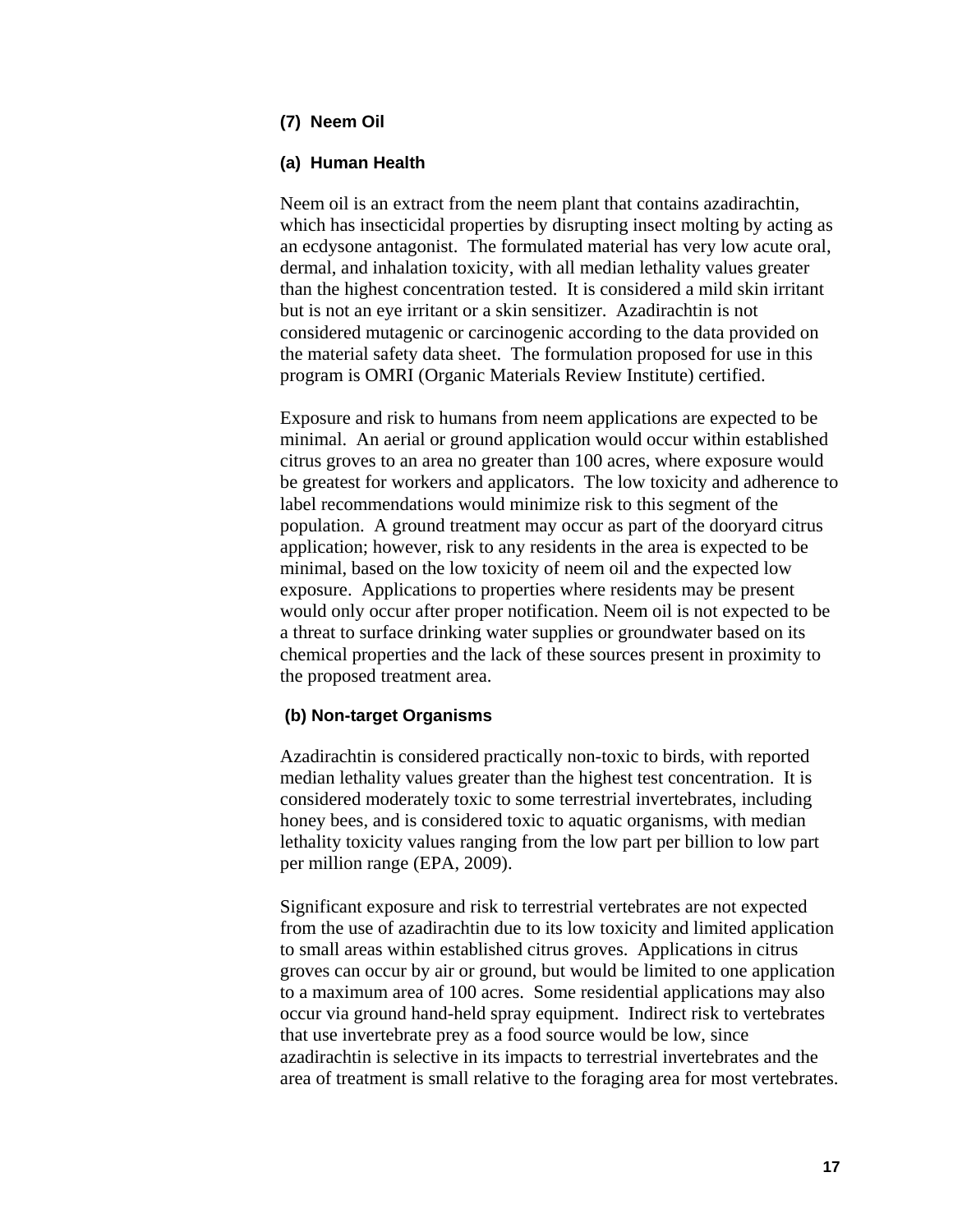Exposure and risk to aquatic resources are also expected to be minimal. Application rates and the lack of natural aquatic habitats in proximity to the area of treatment would minimize risk to aquatic resources. There are man-made canals and farm ponds in proximity to the treatment block; however, the low application rates and adherence to the precautionary statements on the label would minimize risk and exposure to aquatic resources.

#### **(c) Environmental Quality**

Azadirachtin use in this program is not expected to cause adverse impacts to soil, water, or air. Its use would be limited to a small area within citrus groves or to host plants on residential properties and is not expected to have adverse impacts to soil or water. Degradation in soil appears to be mediated by microbial organism resulting in half lives of approximately 20 days at 25°C (Stark and Walter, 1995). Persistence in water varies, with reported dissipation half lives as short as a day up to 30 days (Thompson et al., 2004). Azadirachtin is not expected to sorb strongly to soil and is very susceptible to photolysis with half lives less than one hour (Johnson and Dureja, 2002). Azadirachtin is not expected to volatilize into the atmosphere and would only occur as drift from ground or aerial applications. Photolytic instability and the use pattern in this program would minimize any potential off-site impacts to air quality.

#### **(8) Pyrethrin**

#### **(a) Human Health**

Pyrethrins are naturally derived extracts from certain species of chrysanthemum plants that have insecticidal properties. The mode of toxic action occurs through effects on the sodium channels to stimulate nerves to produce repetitive discharges. Muscle contractions are sustained until a block of the contractions occurs. Nerve paralysis can occur at high levels of exposure (Walker and Keith, 1992). Pyrethrins have certain properties that serve to both intoxicate and repel certain insects. Their control activity occurs through contact exposure, so thorough coverage of the host plants is important to successful control of ACP.

The acute oral toxicity of pyrethrin to mammals is considered to be low to moderate. Acute dermal and inhalation toxicity are also low. The formulation of pyrethrin to be used in the program has comparable acute toxicity to the active ingredient. This formulation poses slight dermal and eye irritation. The primary metabolites and degradation products of pyrethrin are considered to be of lower toxicity than the parent compound (EPA, 2005b). Pyrethrin is not considered mutagenic, teratogenic, or carcinogenic, based on available toxicity data (EPA, 2005b)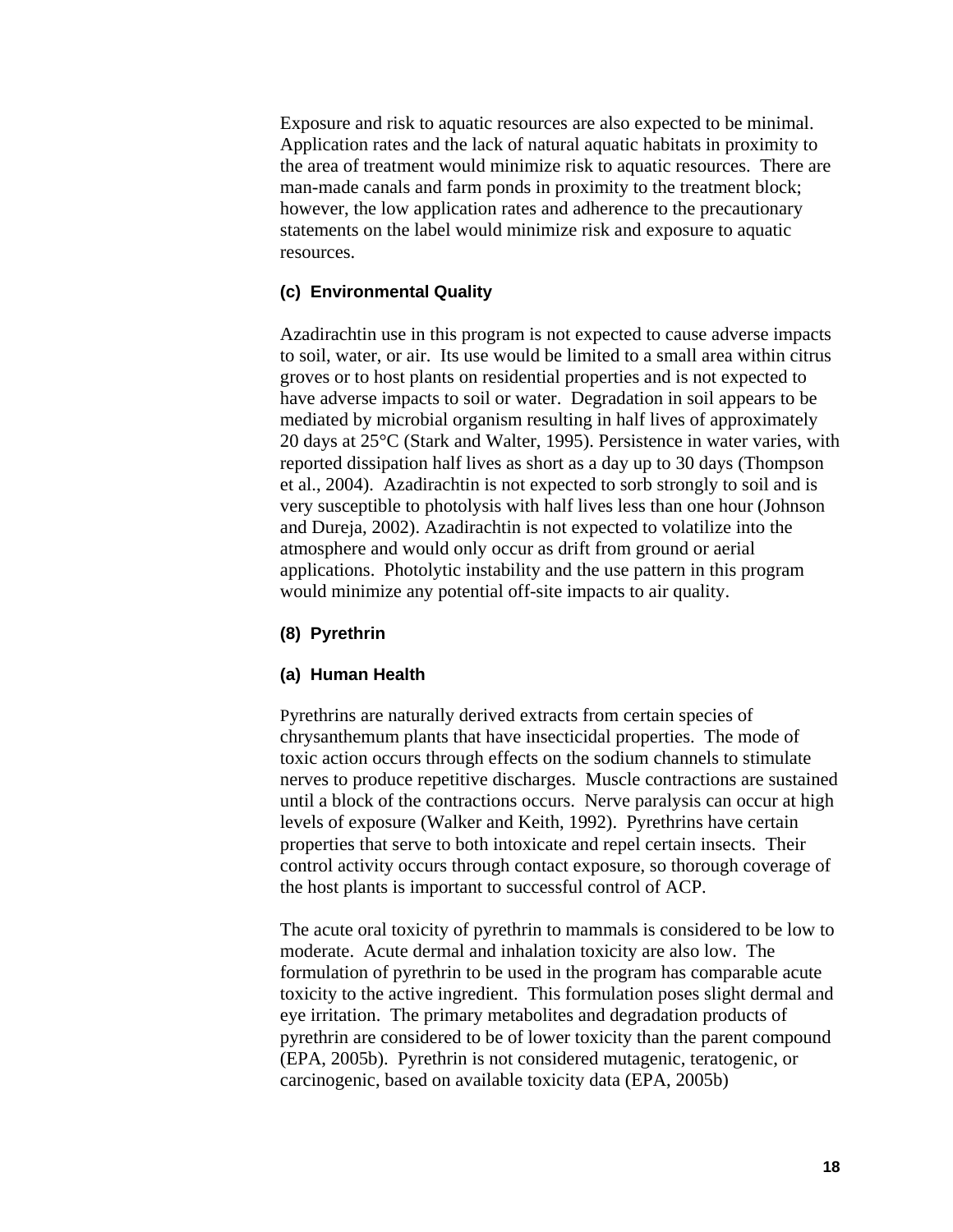Pyrethrin is applied one time as an aerial or ground foliar treatment in citrus groves or by ground on residential properties. Worker exposure is minimized through the use of protective clothing and adherence to safety precautions. The potential exposure to applicators was determined to be from one to three orders of magnitude lower than the toxicity reference dose, suggesting minimal risk to workers (USDA, 2008). Based on the available toxicity data, residential exposure and risk would be minimal through notification of residents at the time of application so as to minimize exposure. Ingestion of contaminated drinking water and treated citrus fruit in residential applications were exposure scenarios analyzed for the use of pyrethrin. All potential risks for children and adults were determined to be negligible (USDA, 2008).

#### **(b) Non-target Organisms**

Pyrethrins have low toxicity to terrestrial vertebrates such as birds and mammals, suggesting low direct risk. Indirect risk to terrestrial vertebrates through the loss of terrestrial invertebrate prey is not expected due to the limited areas of application relative to the foraging range for most mammals and birds. Impacts to terrestrial invertebrates, such as pollinators, would be expected where pyrethrin applications are made; however, these impacts would be minimized by selective treatment of citrus and adherence to all precautionary label language.

Pyrethrins are highly toxic to aquatic invertebrates and vertebrates. Acute median lethality values are in the low ppb range based on available data. Exposure in natural aquatic habitats is not expected due to the lack of these habitats being present in the area of treatment. There are man-made canals and farm ponds in proximity to the treatment block; however, adherence to precautionary label language would reduce exposure and risk to aquatic resources in these habitats.

#### **(c) Environmental Quality**

The use of pyrethrins in this program is not expected to have adverse impacts to soil, water, or air, due to their limited use and environmental fate profile. Half lives in soil and water are very short, thereby reducing the time for any potential impacts to soil and water quality. The half life of pyrethrin in soil ranges from 3.2 to 10.5 days. Pyrethrins bind tightly to soil particles, reducing the bioavailability in terrestrial and aquatic systems. Pyrethrins are light sensitive and have a photolysis half life less than 4 hours. Pyrethrins have low water solubility and short half lives of 14 to 17 hours in alkaline water. In addition, no sensitive, naturally occurring, aquatic habitats are in proximity to the application sites. Impacts to air quality are also not expected, based on the chemical characteristics of pyrethrin that suggest low volatility. Pyrethrin would occur in the atmosphere as drift from ground and aerial applications;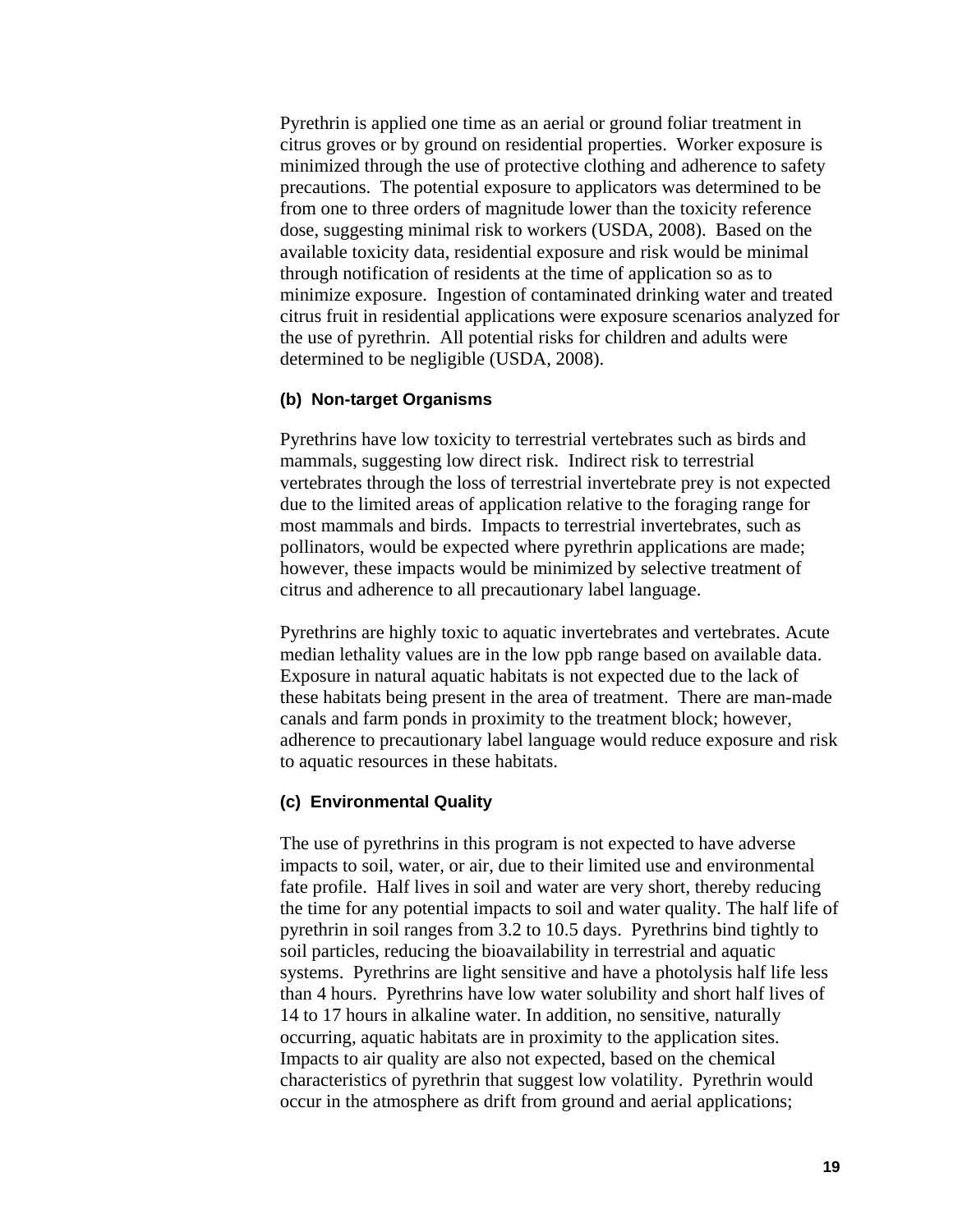however, adherence to the label would minimize the potential for off-site drift.

#### **(9) Zeta-cypermethrin (citrus grove use only)**

#### **(a) Human Health**

Zeta-cypermethrin is a synthetic pyrethroid insecticide that is used to control a variety of insect pests in agricultural and structural/residential uses. The active ingredient is a combination of eight isomers, with four of the most insecticidally active occurring at higher concentrations compared to cypermethrin. Formulated zeta-cypermethrin is moderately toxic via oral and inhalation routes of exposure to mammals but is considered to have low dermal toxicity. The formulated material is moderately irritating to the eye and skin but is not considered a skin sensitizer. Zetacypermethrin is not considered mutagenic or teratogenic but is considered a possible carcinogen, based on results from a chronic mouse study where benign alveologenic neoplasms were observed at the highest dose level. These levels are well above those expected in this program. Similar effects were not observed in other test species in chronic studies (EPA, 2005).

Exposure of the general public to zeta-cypermethrin during applications in this program is not expected since applications would occur within established citrus groves. The potential for exposure is greatest for workers and applicators during the time of application. The one-time application would be restricted to an area no greater than 650 acres. Adherence to label language regarding personal protective equipment and other label requirements would minimize exposure to workers and applicators and provide adequate margins of safety. Applications are not expected to impact drinking water supplies due to the absence of surface drinking water or groundwater supplies in proximity to the area of application. In addition, zeta-cypermethrin has very low solubility and a high binding affinity for soil, which indicates a low probability of vertical or lateral transport into groundwater.

#### **(b) Non-target Organisms**

Zeta-cypermethrin has low acute and chronic avian toxicity, with reported acute median lethal doses and chronic no observable effect concentrations greater than the highest test concentration (EPA, 2005). Toxicity is high to most terrestrial invertebrates, including honey bees, with label statements regarding minimizing exposure in areas where bees are actively foraging. Zeta-cypermethrin is considered highly toxic to aquatic invertebrates and vertebrates, with reported median lethality values in the low part per trillion to low part per billion range depending on the test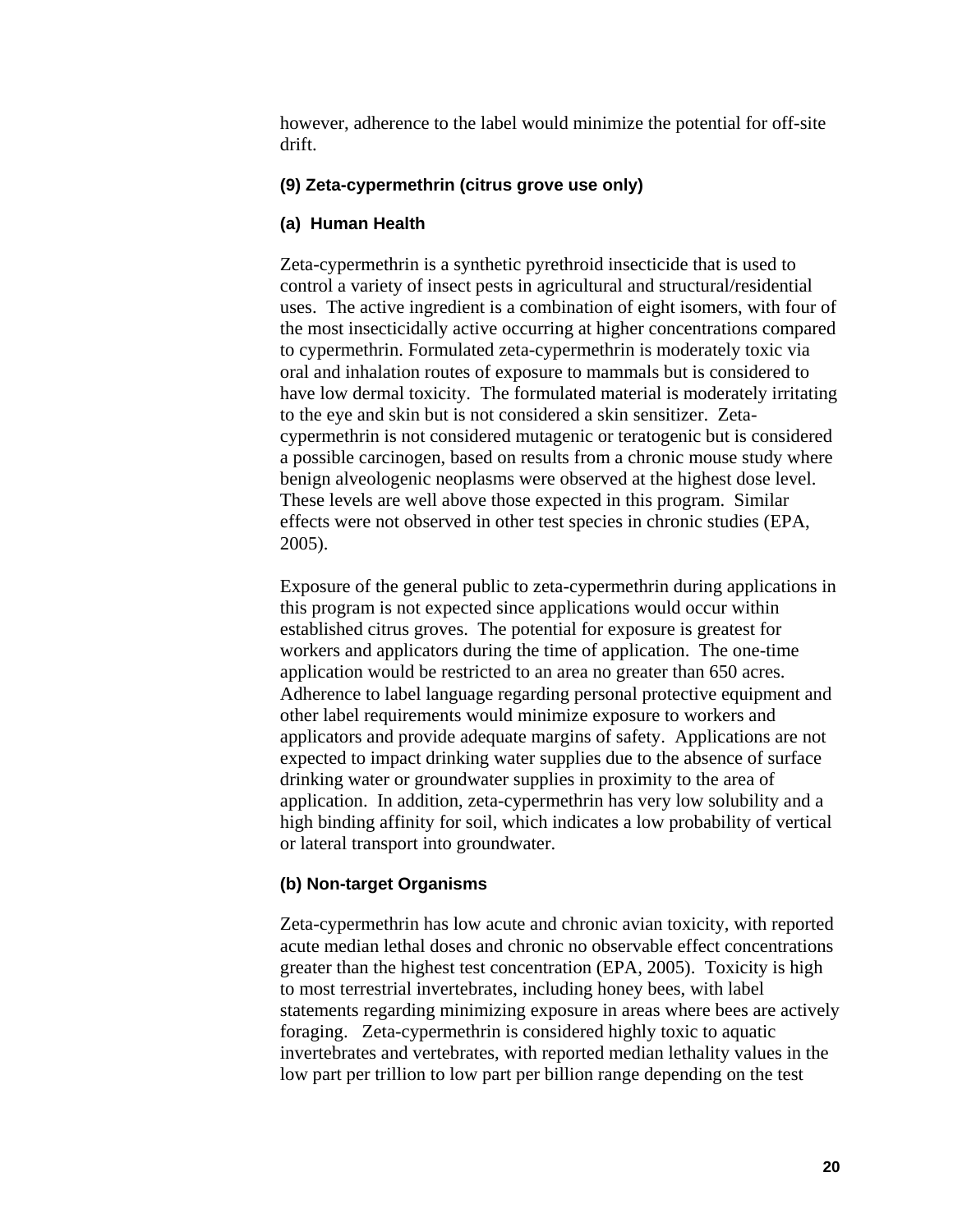species. However, fish were slightly less sensitive when compared to aquatic invertebrates (Solomon et al., 2001; EPA, 2005; EPA, 2009).

Risk to terrestrial vertebrates is expected to be minimal, based on the low toxicity of zeta-cypermethrin to birds and mammals and its limited use in the program, where no more than 650 acres would be treated once within a citrus grove. Indirect risk to birds and animals that depend on insect prey is expected to be minimal and localized, based on the small area of treatment. Terrestrial invertebrates would be impacted in the area of treatment; however, recolonization of non-target terrestrial invertebrates should occur quickly due to the size of the treatment area. The risk to aquatic resources would be limited to man-made canals or ponds located in the treatment area. No naturally occurring aquatic habitats are present in the proposed area of treatment, and the risk to aquatic resources in canals and ponds would be reduced by the use of aerial and ground application buffers, drift mitigation language, and vegetative filter strips – all of which are stated on the label.

#### **(c) Environmental Quality**

Zeta- cypermethrin is not expected to cause adverse impacts to soil, water, or air quality, based on its limited use in this program, mitigation measures proposed on the label, and environmental fate characteristics. Its use would be limited to one application on no more than 650 acres within an established citrus orchard. Therefore, any potential impacts would be localized. Zeta-cypermethrin breaks down in soil under aerobic and anaerobic conditions, with half lives less than 65 days. Zeta-cypermethrin is not expected to impact water quality due to the absence of sensitive aquatic habitats or drinking water supplies located in proximity to the area of treatment. In addition, the label requires vegetative buffer strips and application buffers from aquatic habitats, reducing the potential for exposure from ground or aerial applications. Zeta-cypermerthrin has very low water solubility and a high binding affinity to soil and sediment, further reducing the potential for runoff into any drinking water supply or sensitive aquatic habitat. Physical and chemical characteristics for zetacypermethrin preclude significant volatilization into the atmosphere. Zeta-cypermethrin may be present as drift in the air, following ground and aerial applications; however, strict adherence to the label, including the spray drift precautionary language, as well as the small area of treatment would minimize off-site transport.

#### **C. Cumulative Effects**

The proposed research project is short-term (mid February to September) and would take place in a very limited area (approximately 1,400 acres within a 4,100 acre treatment area). APHIS is attempting to develop a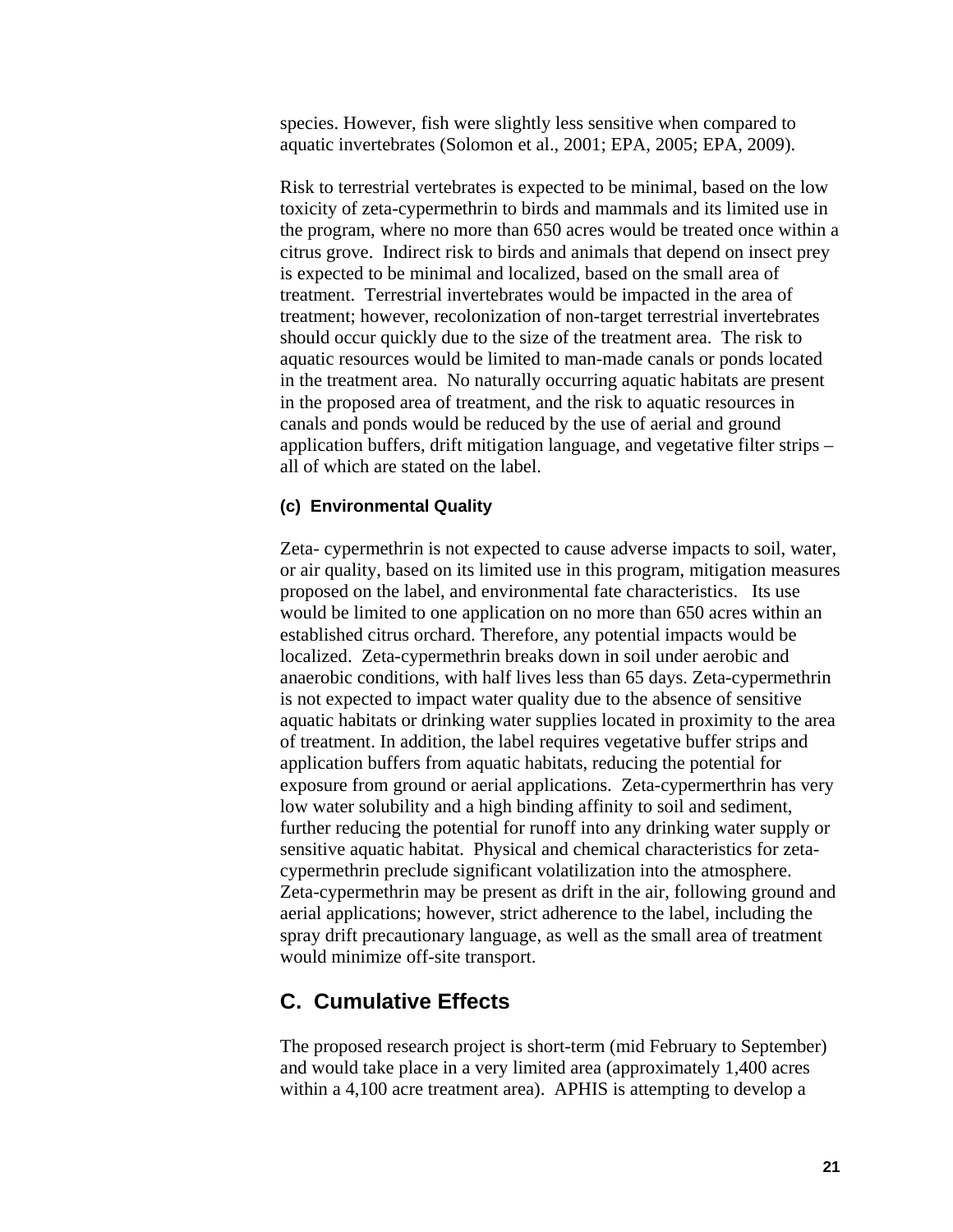treatment protocol that would effectively eliminate ACP while also being effective against other citrus pests that are commonly treated. If successful, the utilization of such an efficient treatment protocol could decrease the gross amount of pesticides used in citrus groves with ACP.

### **IV. Other Environmental Considerations**

#### **A. Endangered Species Act**

Section 7 of the Endangered Species Act and its implementing regulations require Federal agencies to ensure their actions are not likely to jeopardize the continued existence of endangered or threatened species or result in the destruction or adverse modification of critical habitat.

APHIS prepared a biological assessment that considered the impact of the proposed program on federally listed threatened and endangered species and designated critical habitat in Hidalgo County, Texas. Upon concluding the assessment, APHIS determined that the program would have no effect on the Texas ayenia and star cactus. APHIS also determined that the program may affect, but is not likely to adversely affect, the Gulf Coast jaguarundi, northern aplomado falcon, ocelot, and Walker's manioc. APHIS requested concurrence with this determination from the U.S. Fish and Wildlife Service, Ecological Services Field Office in Corpus Christi, Texas, and received a concurrence letter dated February 9, 2009. No specific mitigation measures are required to protect listed species except for the northern aplomado falcon. To protect this species from disturbance, no aerial or ground treatments would be made within a ¼-mile of occupied falcon nests. Aerial pesticide applications should be made in swaths parallel to a falcon nest and its aerial buffer zone.

APHIS also received a report from Texas Parks and Wildlife indicating that there were no known occurrences of federal or state-listed species documented in the Texas Natural Diversity database within 1.5 mile of the proposed project area.

#### **B. Executive Orders**

Consistent with Executive Order (EO) 12898, "Federal Actions to Address Environmental Justice in Minority Populations and Low-income Populations," APHIS considered the potential for the proposed action to have any disproportionately high and adverse human health or environmental effects on any minority populations and low-income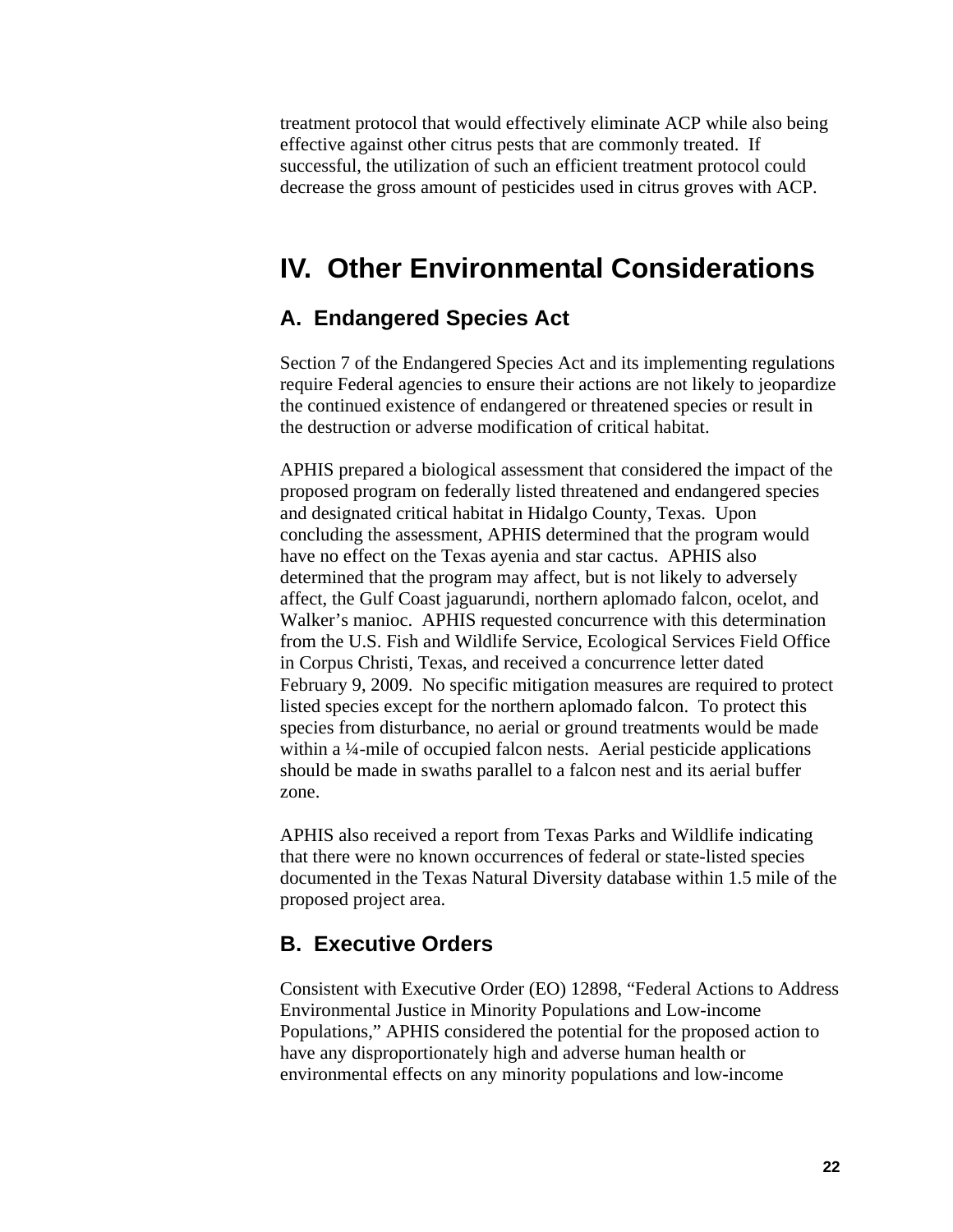populations. Colonias<sup>6</sup> are located within Hidalgo County. There is one colonia within the proposed treatment boundary; however, the colonia is not located within a citrus grove. There are six additional colonias located outside but adjacent to the treatment boundary.

Due to the limited number of applications being applied to a limited area, as well as the labeled precautions that must be taken by applicators, APHIS has determined that the human health and environmental effects from the proposed applications are minimal and are not expected to have disproportionate adverse effects to any colonia or any other minority or low-income populations.

Consistent with EO 13045, "Protection of Children from Environmental Health Risks and Safety Risks," APHIS considered the potential for disproportionately high and adverse environmental health and safety risks to children resulting from the proposed action. Due to the limited number of applications being applied to a limited area, as well as the labeled precautions that must be followed by applicators, no exposure to children is expected to occur. It is the responsibility and obligation of the program pesticide applicators to ensure that the general public is not in or around areas being treated. This ensures that no exposure of the general public or children would occur during the application process. The only possible exposure would be to the applicator and nursery workers when not following the prescribed label use and safety directions. Therefore, it was determined that no disproportionate effects to children are anticipated as a consequence of implementing the proposed action alternative.

 $\overline{a}$ 

 $6$  The term "colonia" in Spanish means a community or neighborhood. The Office of the Texas Secretary of State defines a "colonia" as a residential area along the Texas-Mexico border that may lack some of the most basic living necessities, such as potable water and sewer systems, electricity, paved roads, and safe and sanitary housing.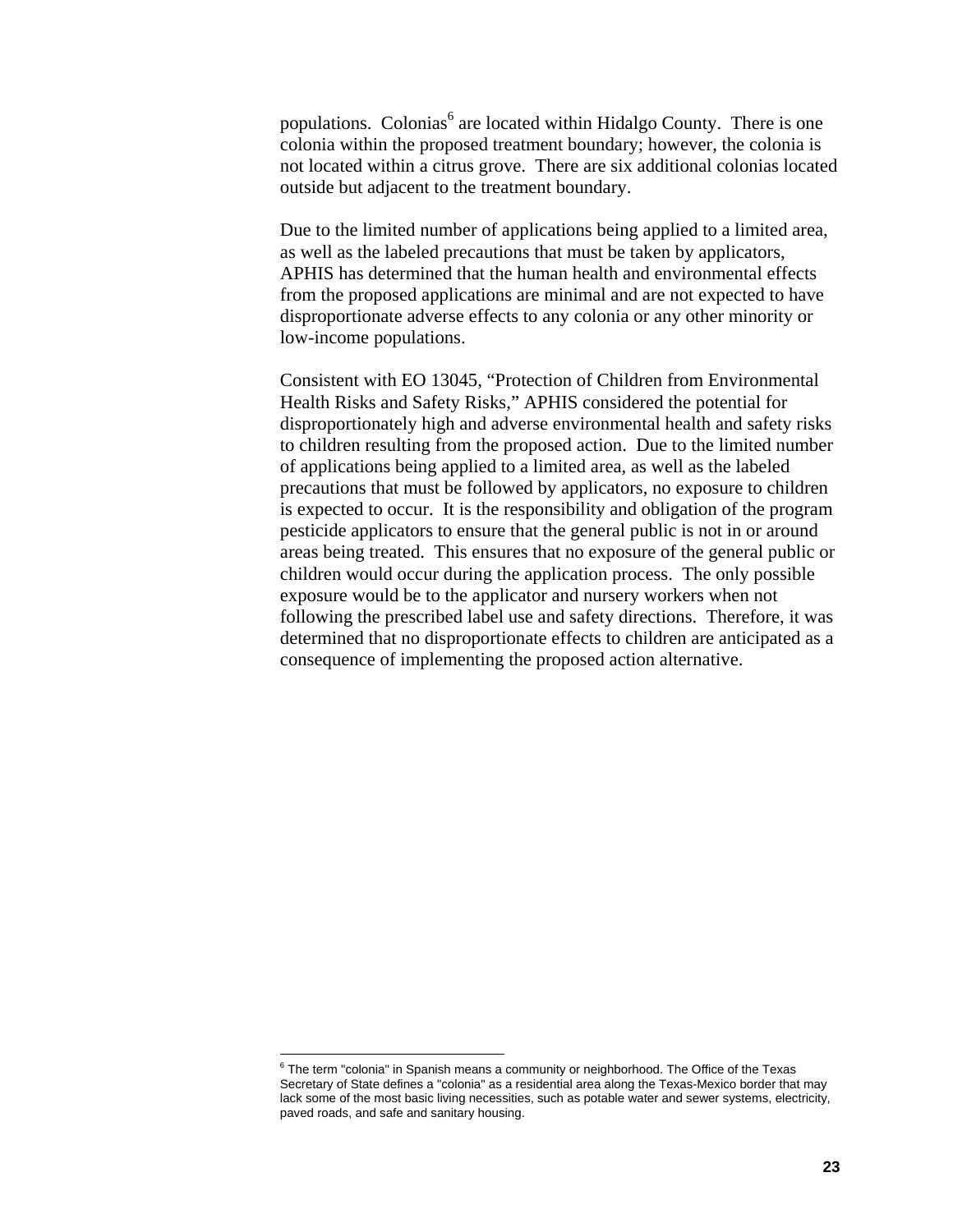### **V. Agencies, Organizations, and Individuals Consulted**

U.S. Department of Agriculture Animal and Plant Health Inspection Service Policy and Program Development Environmental Services 4700 River Road, Unit 149 Riverdale, MD 20737

U.S. Department of Agriculture Animal and Plant Health Inspection Service Plant Protection and Quarantine Emergency and Domestic Programs 4700 River Road, Unit 134 Riverdale, MD 20737

U.S. Department of Agriculture Animal and Plant Health Inspection Service Plant Protection and Quarantine 903 San Jacinto Blvd Austin, TX 78701

U.S. Department of Agriculture Animal and Plant Health Inspection Service Plant Protection and Quarantine Center for Plant Health Science & Technology Mission Texas Laboratory Moore Air Base, Building 6414 22675 N. Moorefield Road Edinburg, TX 78541

Texas A&M University Kingsville Citrus Center 312 N. International Blvd, Weslaco, TX 78596

U.S. Fish and Wildlife Service Corpus Christi Ecological Services Field Office Texas A&M University-Corpus Christi 6300 Ocean Dr. Cess Bldg. Rm. 118 Corpus Christi, TX 78412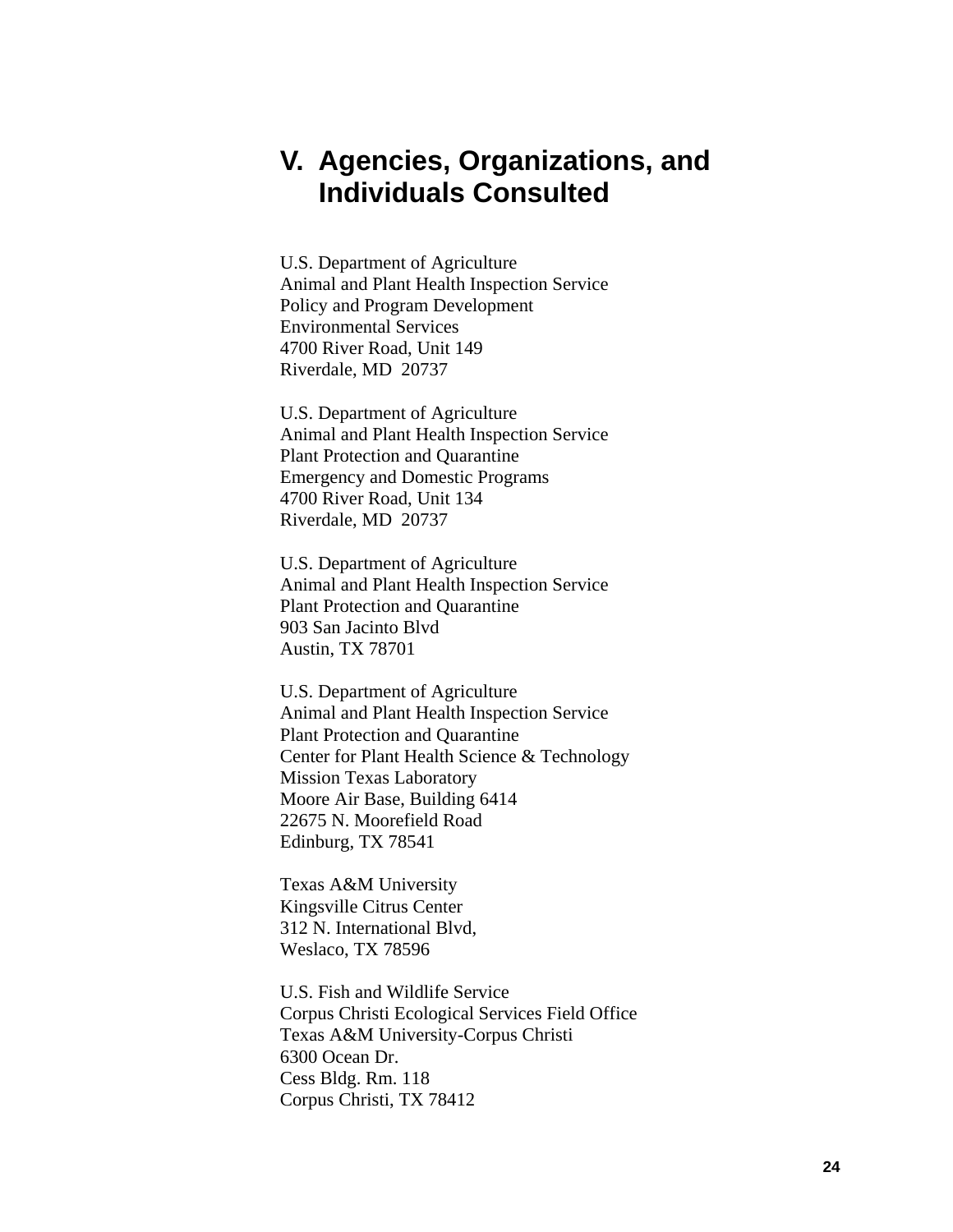### **VI. References**

EPA—See U.S. Environmental Protection Agency

Johnson, S. and P. Dureja. 2002. Effect of surfactants on persistence of azadirachtin a (Neem based pesticide). J. Environ. Sci. Health, B37(1), 75–80.

Kassir, J.T., Mohsen, Z.H. and N.S. Mehdi. 1989. Toxic effects of limonene against *Culex quinquefasciatus* (Say) larvae and its interference with oviposition. Anz. Schadlingskde., Pflanzenschutz, Umweltschutz 62, 19-21.

Solomon, K.R., Giddings, J.M., and Maund, S.J., 2001. Probabilistic risk assessment of cotton pyrethroids: I. Distributional analysis of laboratory aquatic toxicity data. Env. Toxicol. Chem. 20(3):652–659.

Stark, J.D. and J.F. Walter. 1995. Persistence of azadirachtin A and B in soil: Effects of temperature and microbial activity. J. Environ. Sci. Health, Part B: Pest. Food Contam. Agric. Wastes. Vol. B30(5): 685-698.

Thompson, D.G., Chartrand, D.T. and D.P. Kreutweiser. 2004. Fate and effects of azadirachtin in aquatic mesocosms—1: fate in water and bottom sediments. Ecotoxicology and Environmental Safety (59):186–193.

USDA—See U.S. Department of Agriculture, Animal and Plant Health Inspection Service

U.S. Department of Agriculture, Animal and Plant Health Inspection Service, 2005. Citrus greening eradication program pesticide applications human health and non-target species risk assessment, September, 2005. USDA, APHIS, Riverdale, Maryland.

U.S. Department of Agriculture, Animal and Plant Health Inspection Service, 2008. Asian citrus psyllid cooperative control program chemical risk assessment—December 2008. USDA, APHIS, Riverdale, MD.

U.S. Environmental Protection Agency, Office of Pesticide Programs. 2009. OPP Ecotox Database. [Online]. Available: http://www.ipmcenters.org/index.cfm. [January 11, 2009].

U.S. Environmental Protection Agency, 2006. Human Health Risk Assessment: Aldicarb. Office of Pesticide Programs. 54 pp.